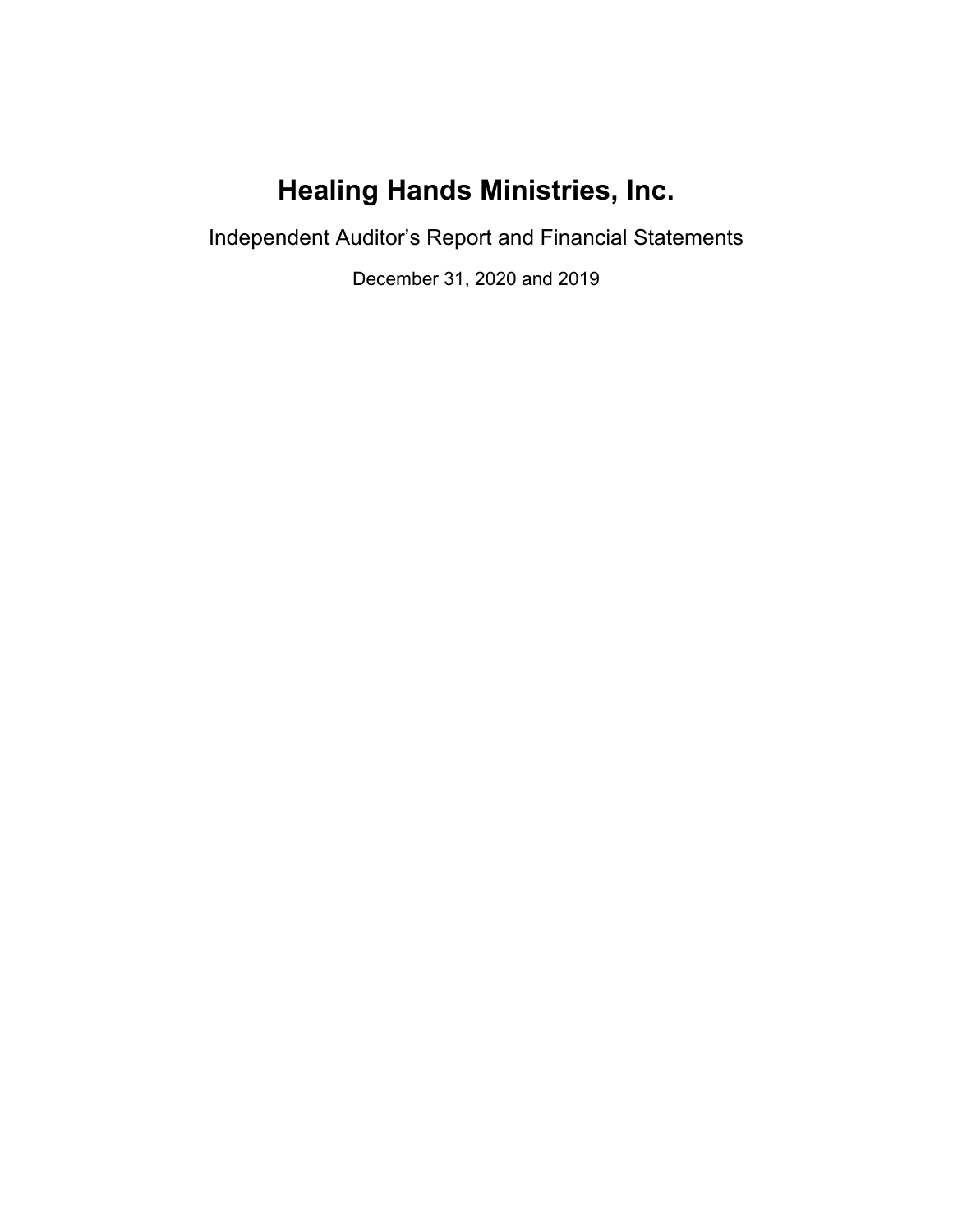# **Healing Hands Ministries, Inc.** December 31, 2020 and 2019

### **Contents**

| <b>Financial Statements</b> |  |
|-----------------------------|--|
|                             |  |
|                             |  |
|                             |  |
|                             |  |
|                             |  |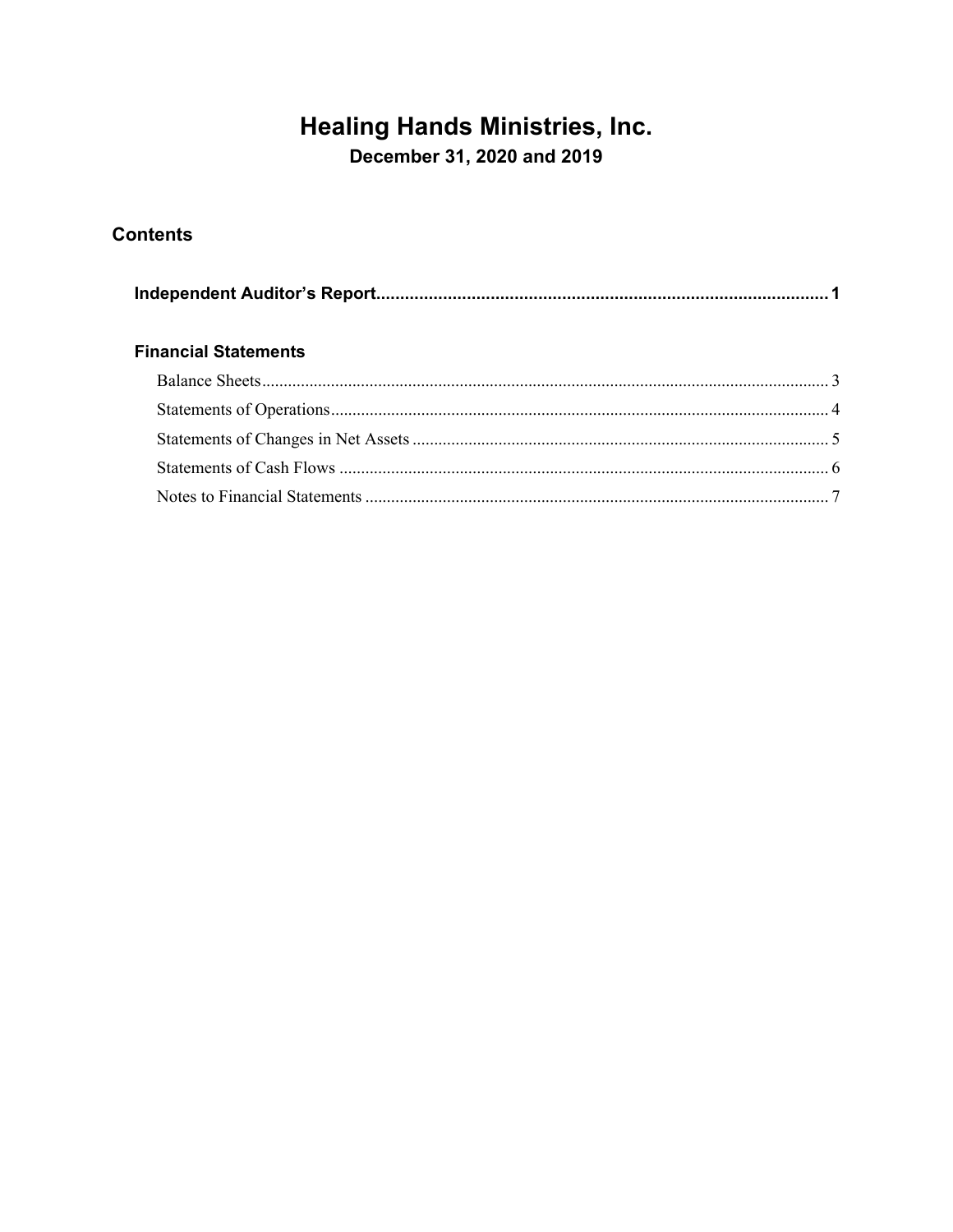

### **Independent Auditor's Report**

Board of Directors Healing Hands Ministries, Inc. Dallas, Texas

We have audited the accompanying financial statements of Healing Hands Ministries, Inc. (Organization) which comprise the balance sheets as of December 31, 2020 and 2019, and the related statements of operations, changes in net assets, and cash flows for the years then ended, and the related notes to the financial statements.

### *Management's Responsibility for the Financial Statements*

Management is responsible for the preparation and fair presentation of these financial statements in accordance with accounting principles generally accepted in the United States of America; this includes the design, implementation, and maintenance of internal control relevant to the preparation and fair presentation of financial statements that are free from material misstatement, whether due to fraud or error.

### *Auditor's Responsibility*

Our responsibility is to express an opinion on these financial statements based on our audits. We conducted our audits in accordance with auditing standards generally accepted in the United States of America. Those standards require that we plan and perform the audit to obtain reasonable assurance about whether the financial statements are free from material misstatement.

An audit involves performing procedures to obtain audit evidence about the amounts and disclosures in the financial statements. The procedures selected depend on the auditor's judgment, including the assessment of the risks of material misstatement of the financial statements, whether due to fraud or error. In making those risk assessments, the auditor considers internal control relevant to the entity's preparation and fair presentation of the financial statements in order to design audit procedures that are appropriate in the circumstances, but not for the purpose of expressing an opinion on the effectiveness of the entity's internal control. Accordingly, we express no such opinion. An audit also includes evaluating the appropriateness of accounting policies used and the reasonableness of significant accounting estimates made by management, as well as evaluating the overall presentation of the financial statements.

We believe that the audit evidence we have obtained is sufficient and appropriate to provide a basis for our audit opinion.

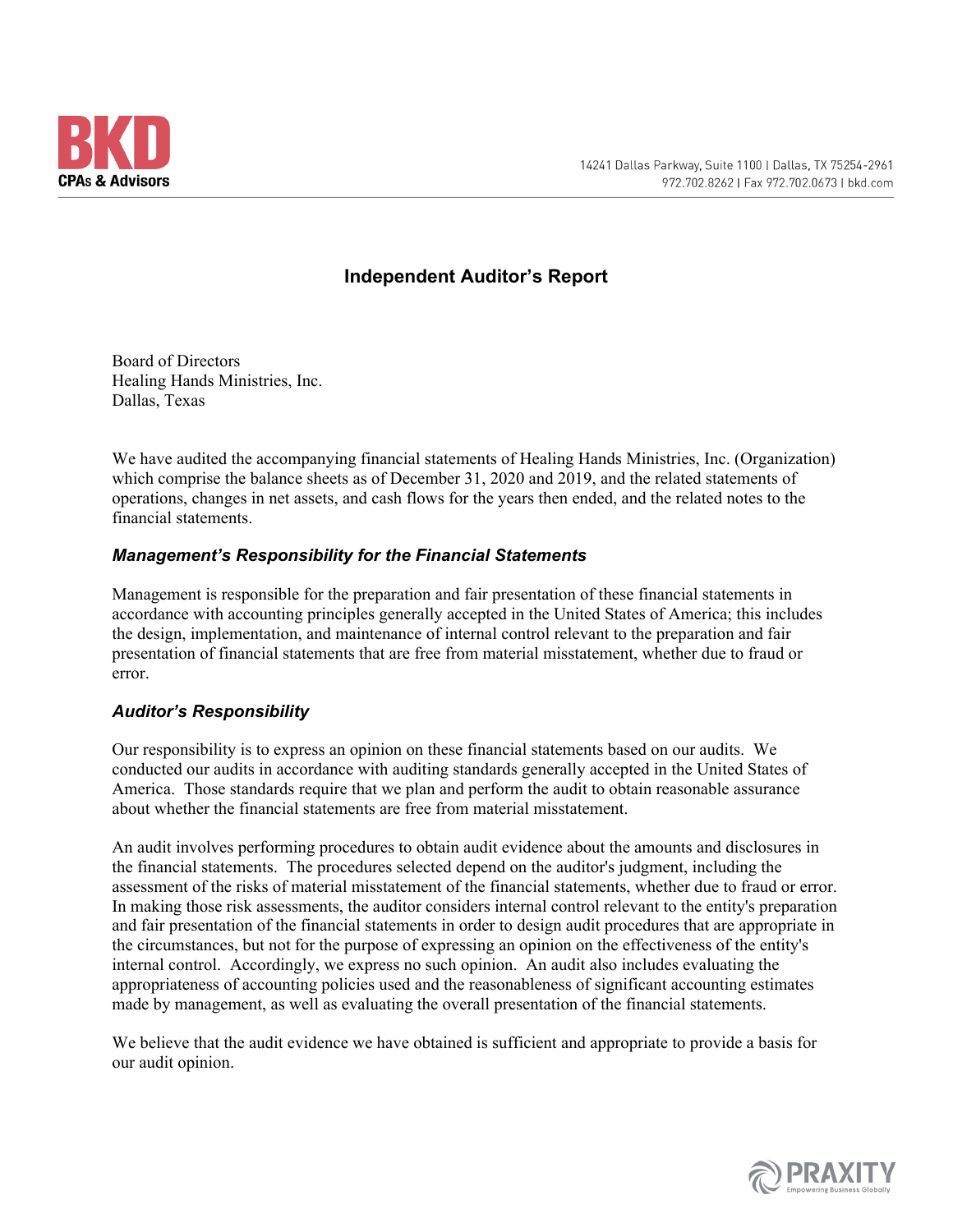Board of Directors Healing Hands Ministries, Inc. Page 2

#### *Opinion*

In our opinion, the financial statements referred to above present fairly, in all material respects, the financial position of Healing Hands Ministries, Inc. as of December 31, 2020 and 2019, and the results of its operations, changes in net assets, and cash flows for the years then ended in accordance with accounting principles generally accepted in the United States of America.

**BKD,LLP** 

Dallas, Texas May 21, 2021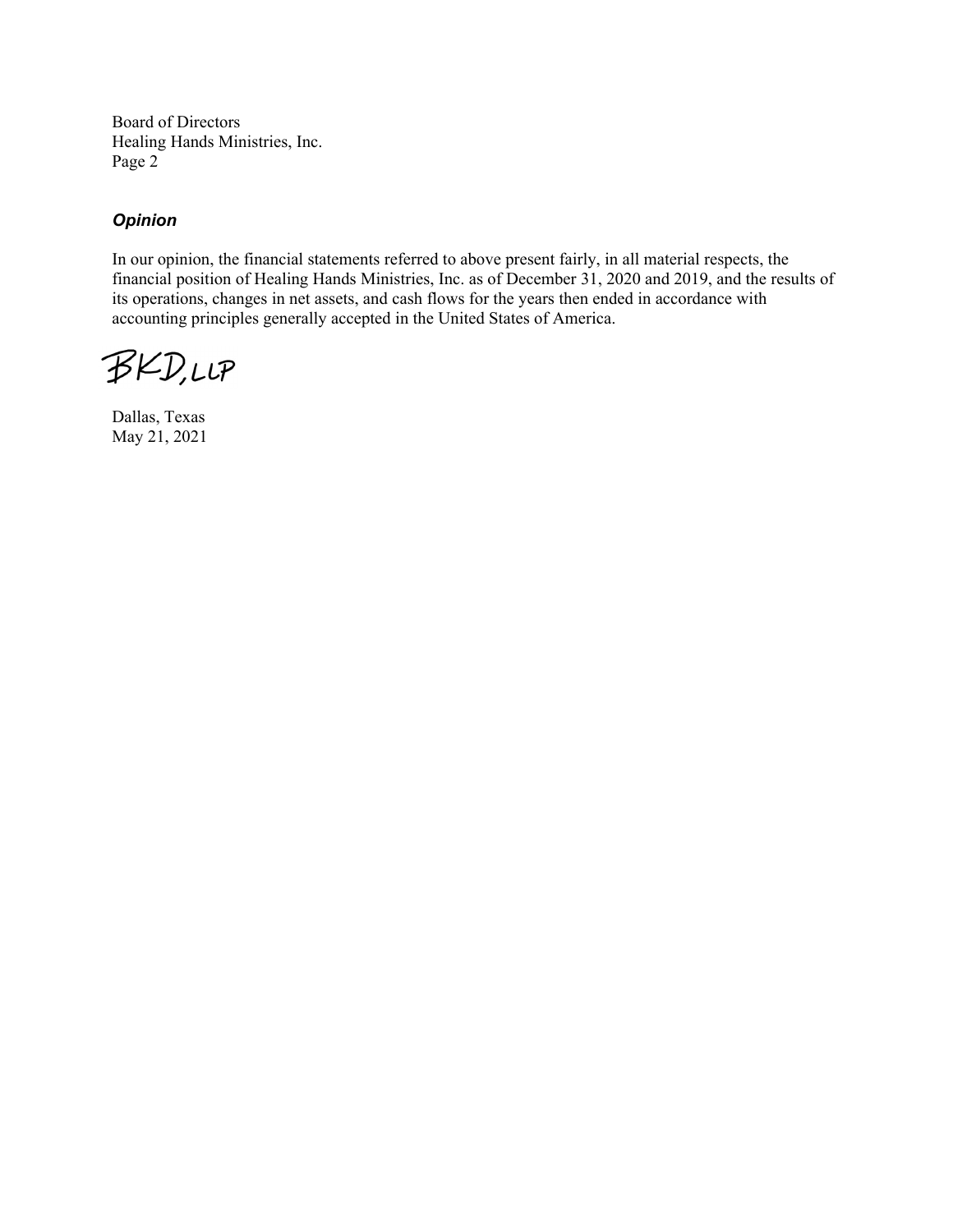# **Healing Hands Ministries, Inc.**

### **Balance Sheets December 31, 2020 and 2019**

#### **Assets**

|                                        | 2020            | 2019            |
|----------------------------------------|-----------------|-----------------|
| <b>Current Assets</b>                  |                 |                 |
| Cash                                   | \$<br>4,774,204 | \$<br>624,030   |
| Investments                            | 5,533,379       | 5,192,236       |
| Patient accounts receivable            | 335,292         | 421,013         |
| Grants receivable                      | 271,814         | 30,000          |
| Contributions receivable - current     | 613,542         | 136,025         |
| Supplies                               | 255,435         | 69,211          |
| Prepaid expenses and other             | 181,553         | 115,113         |
| Total current assets                   | 11,965,219      | 6,587,628       |
| <b>Contributions Receivable</b>        | 37,500          | 112,500         |
| <b>Property and Equipment, at Cost</b> |                 |                 |
| Buildings and leasehold improvements   | 2,037,824       | 2,029,374       |
| Equipment                              | 788,151         | 778,564         |
| Furniture and fixtures                 | 504,706         | 190,330         |
|                                        | 3,330,681       | 2,998,268       |
| Less accumulated depreciation          | 1,833,015       | 1,399,144       |
| Total property and equipment, at cost  | 1,497,666       | 1,599,124       |
| Total assets                           | \$13,500,385    | 8,299,252<br>\$ |
| <b>Liabilities and Net Assets</b>      |                 |                 |
| <b>Current Liabilities</b>             |                 |                 |
| Accounts payable                       | \$<br>195,162   | \$<br>71,268    |
| Accrued expenses                       | 424,841         | 215,779         |
| Contract advances                      | 1,200,000       |                 |
| Total current liabilities              | 1,820,003       | 287,047         |
| <b>Deferred Rent</b>                   | 214,354         | 285,669         |
| Total liabilities                      | 2,034,357       | 572,716         |
| <b>Net Assets</b>                      |                 |                 |
| Without donor restrictions             | 10,544,503      | 7,306,483       |
| With donor restrictions                | 921,525         | 420,053         |
| Total net assets                       | 11,466,028      | 7,726,536       |
| Total liabilities and net assets       | \$13,500,385    | 8,299,252<br>S  |
|                                        |                 |                 |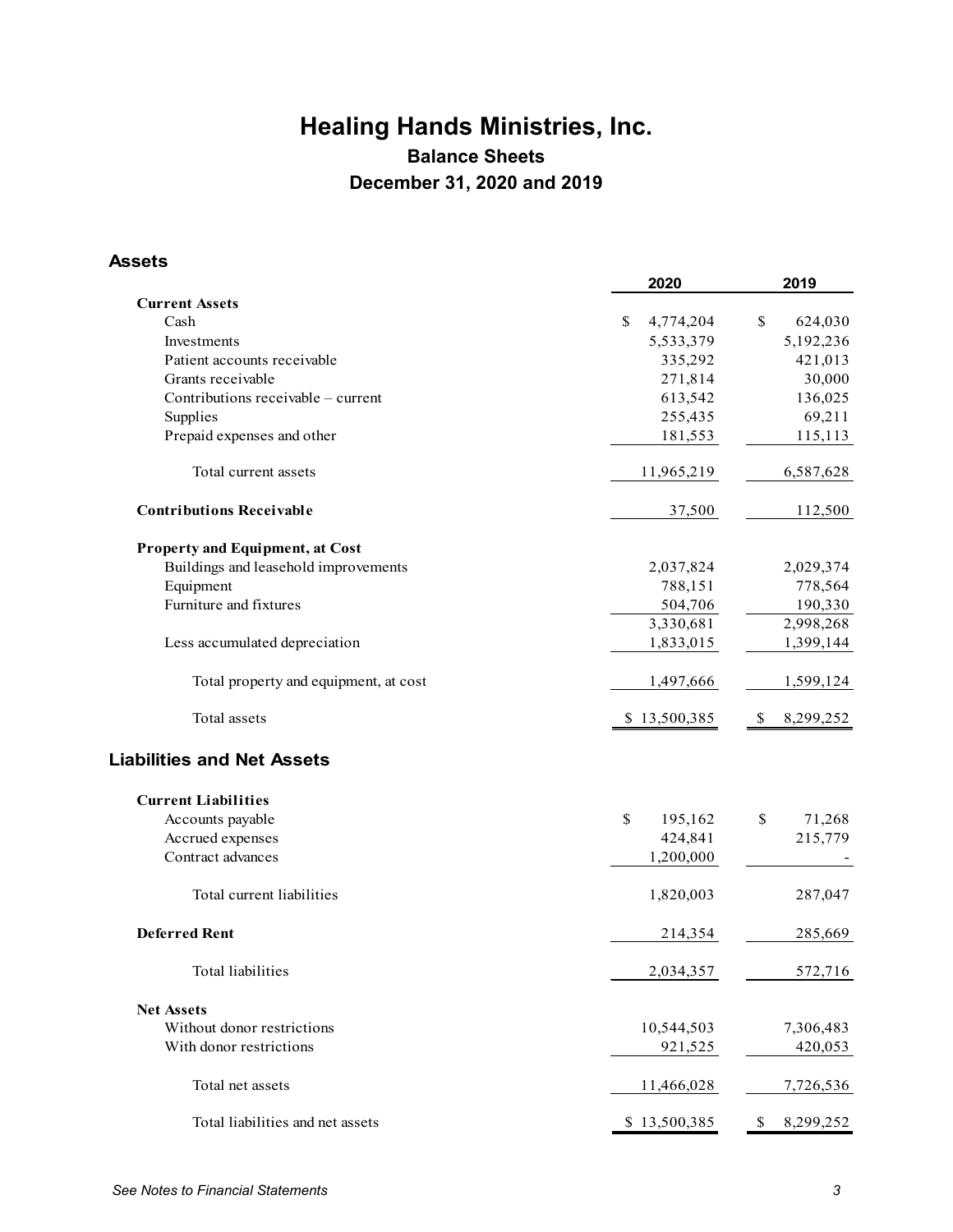# **Healing Hands Ministries, Inc. Statements of Operations Years Ended December 31, 2020 and 2019**

|                                                                                | 2020                      | 2019            |
|--------------------------------------------------------------------------------|---------------------------|-----------------|
|                                                                                |                           |                 |
| <b>Revenues, Gains, and Other Support Without Donor</b><br><b>Restrictions</b> |                           |                 |
| Patient service revenue                                                        | $\mathbb{S}$<br>4,622,500 | \$<br>4,836,222 |
| Grant revenue                                                                  | 1,804,368                 | 869,105         |
| Contract revenue                                                               | 3,637,735                 |                 |
| Contributions                                                                  | 3,022,670                 | 362,184         |
| Other                                                                          | 8,732                     | 7,499           |
| Net assets released from restrictions used for operations                      | 302,512                   | 192,980         |
| Total revenues, gains, and other support without donor                         |                           |                 |
| restrictions                                                                   | 13,398,517                | 6,267,990       |
| <b>Expenses and Losses</b>                                                     |                           |                 |
| Salaries and wages                                                             | 6,313,701                 | 5,800,528       |
| Employee benefits                                                              | 473,302                   | 387,563         |
| Purchased services and professional fees                                       | 1,007,413                 | 1,125,163       |
| Supplies and other                                                             | 2,297,936                 | 1,069,540       |
| Rent                                                                           | 274,060                   | 274,196         |
| Depreciation and amortization                                                  | 433,871                   | 415,972         |
| Interest                                                                       | 5,940                     |                 |
| Total expenses and losses                                                      | 10,806,223                | 9,072,962       |
| <b>Operating Income (Loss)</b>                                                 | 2,592,294                 | (2,804,972)     |
| <b>Other Income</b>                                                            |                           |                 |
| Investment return                                                              | 341,144                   | 750,251         |
| <b>Excess (Deficiency) of Revenues over Expenses</b>                           | 2,933,438                 | (2,054,721)     |
| Net assets released from restriction used for purchase of                      |                           |                 |
| property and equipment                                                         | 61,716                    | 17,644          |
| Grants of or for acquisition of property and equipment                         | 242,866                   | 134,892         |
| Increase (Decrease) in Net Assets Without Donor Restrictions                   | 3,238,020<br>S            | (1,902,185)     |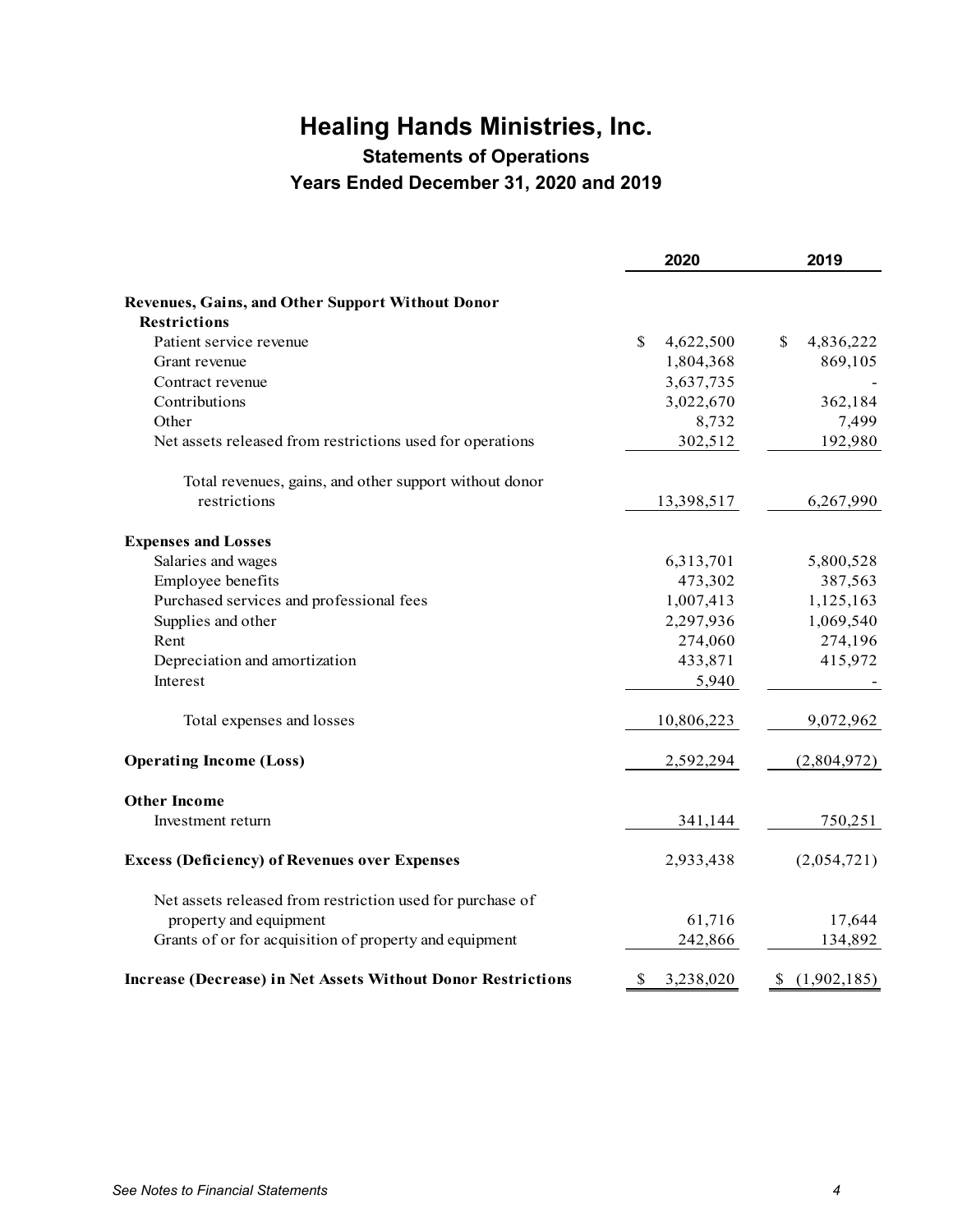# **Healing Hands Ministries, Inc. Statements of Changes in Net Assets Years Ended December 31, 2020 and 2019**

|                                                              | 2020             | 2019        |
|--------------------------------------------------------------|------------------|-------------|
| <b>Net Assets Without Donor Restrictions</b>                 |                  |             |
| Excess (deficiency) of revenues over expenses                | \$.<br>2,933,438 | (2,054,721) |
| Grant of or for acquisition of property and equipment        | 242,866          | 134,892     |
| Net assets released from restriction used for purchase       |                  |             |
| of property and equipment                                    | 61,716           | 17,644      |
| Increase (decrease) in net assets without donor restrictions | 3,238,020        | (1,902,185) |
| <b>Net Assets With Donor Restrictions</b>                    |                  |             |
| Contributions                                                | 865,700          | 538,402     |
| Net assets released from restriction                         | (364,228)        | (210, 624)  |
| Increase in net assets with donor restrictions               | 501,472          | 327,778     |
| <b>Change in Net Assets</b>                                  | 3,739,492        | (1,574,407) |
| Net Assets, Beginning of Year                                | 7,726,536        | 9,300,943   |
| Net Assets, End of Year                                      | 11,466,028       | 7,726,536   |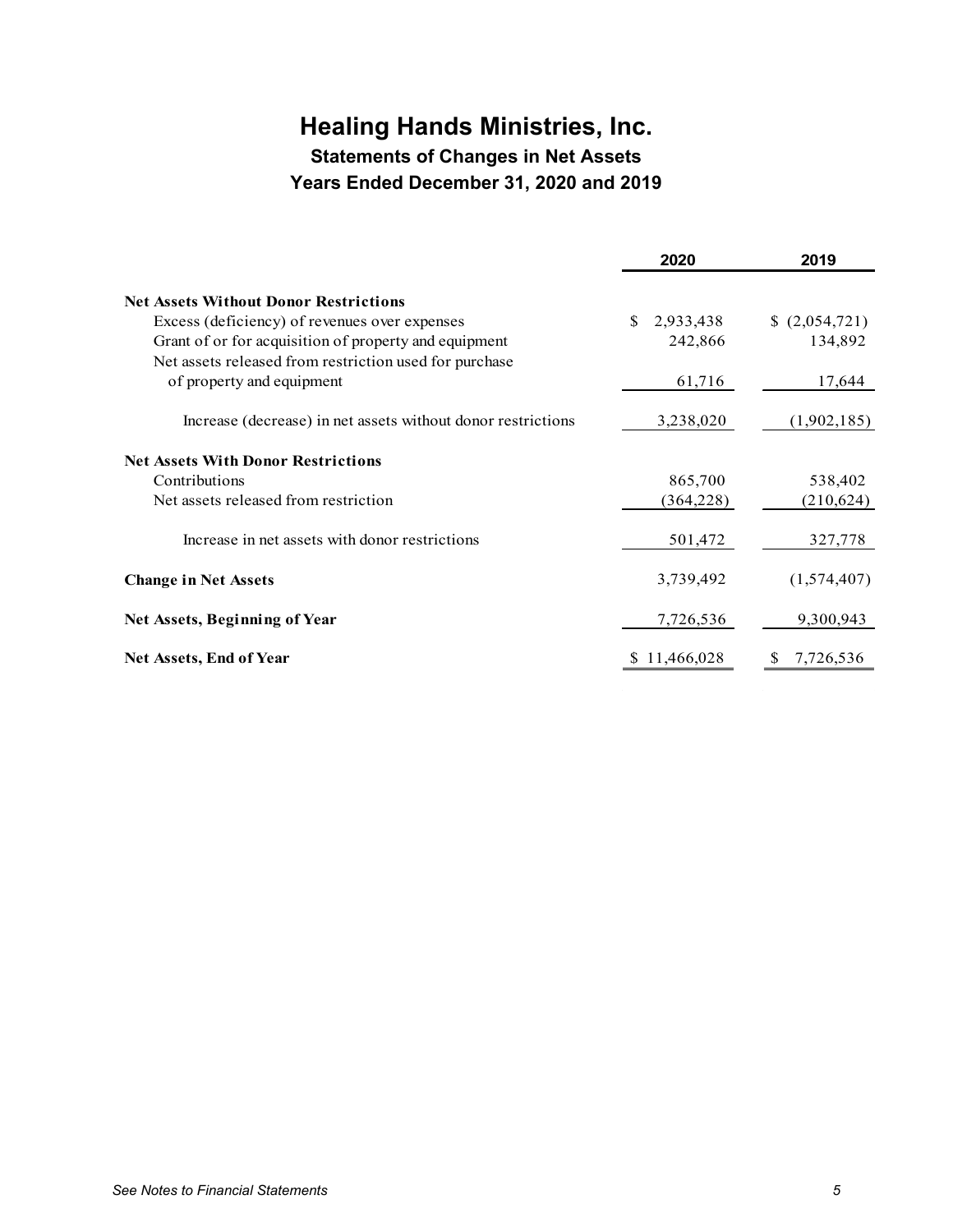# **Healing Hands Ministries, Inc. Statements of Cash Flows December 31, 2020 and 2019**

|                                                               | 2020            | 2019          |
|---------------------------------------------------------------|-----------------|---------------|
|                                                               |                 |               |
| <b>Operating Activities</b>                                   |                 |               |
| Change in net assets                                          | \$<br>3,739,492 | \$(1,574,407) |
| Items not requiring (providing) operating cash flow           |                 |               |
| Depreciation and amortization                                 | 433,871         | 415,972       |
| Net realized and unrealized (gains) losses on investments     | (219, 883)      | (591, 798)    |
| Contributions of or for acquisition of property and equipment | (650,000)       | (40,000)      |
| Grants of or for acquisition of property and equipment        | (242, 866)      | (134, 892)    |
| Deferred rent                                                 | (71, 315)       | (71, 386)     |
| Changes in                                                    |                 |               |
| Patient accounts receivable                                   | 85,721          | (99, 447)     |
| Grants and contributions receivable                           | (241, 814)      | 28,308        |
| Contributions receivable                                      | 101,858         | (167, 280)    |
| Estimated amounts due from third-party payers                 |                 | 5,182         |
| Prepaid expenses and other                                    | (66, 440)       | (70, 810)     |
| Supplies                                                      | (186, 224)      | 128,964       |
| Accounts payable and accrued expenses                         | 1,558,989       | (53, 646)     |
|                                                               |                 |               |
| Net cash provided by (used in) operating activities           | 4,241,389       | (2,225,240)   |
| <b>Investing Activities</b>                                   |                 |               |
| Purchase of investments                                       | (140, 570)      | (169, 855)    |
| Proceeds from disposition of investments                      | 19,310          | 921,402       |
| Purchase of property and equipment                            | (358, 446)      | (210, 832)    |
| Net cash provided by (used in) investing activities           | (479,706)       | 540,715       |
| <b>Financing Activities</b>                                   |                 |               |
| Proceeds from reimbursement for leasehold improvements        |                 | 334,106       |
| Proceeds from contributions for acquisition of                |                 |               |
| property and equipment                                        | 145,625         | 10,000        |
| Proceeds from grants for acquisition of property and          |                 |               |
|                                                               |                 |               |
| equipment                                                     | 242,866         | 265,594       |
| Net cash provided by financing activities                     | 388,491         | 609,700       |
| Increase (Decrease) in Cash                                   | 4,150,174       | (1,074,825)   |
|                                                               |                 |               |
| <b>Cash, Beginning of Year</b>                                | 624,030         | 1,698,855     |
| Cash, End of Year                                             | \$<br>4,774,204 | \$<br>624,030 |
|                                                               |                 |               |
| <b>Supplemental Cash Flows Information</b>                    |                 |               |
| Accounts payable incurred for property and equipment          | \$              | 26,033<br>\$  |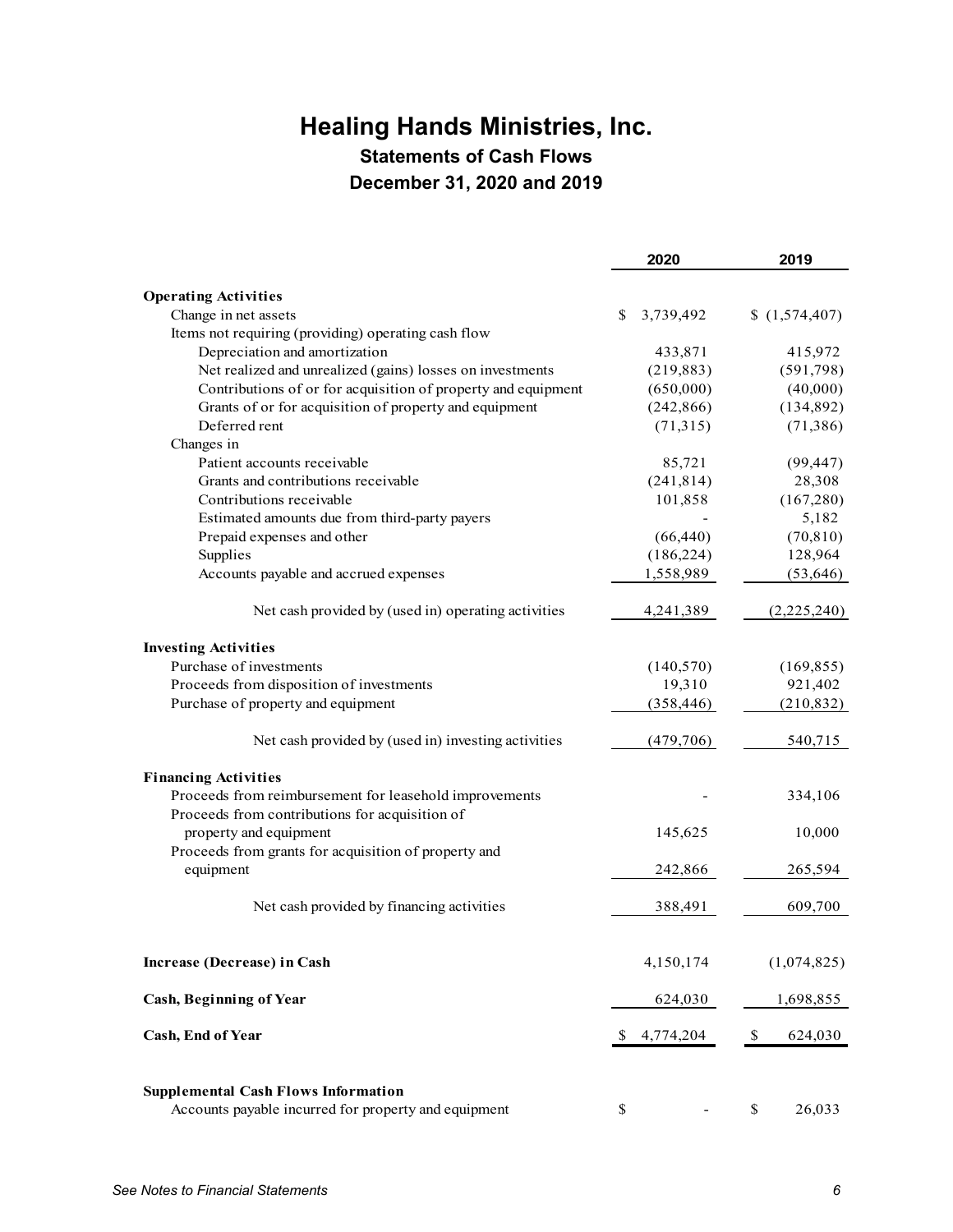### **Note 1: Nature of Operations and Summary of Significant Accounting Policies**

#### *Nature of Operations*

Healing Hands Ministries, Inc. (Organization) provides low-cost medical, dental, mental, and vision care and preventative education for children, adolescents, and adults in the Dallas and surrounding counties with a heavy concentration in the Vickery Meadow area of Dallas. The Organization is recognized as a Federally Qualified Health Center (FQHC) by the U.S. Department of Health and Human Services and the state of Texas and is subject to established regulations. The Organization primarily earns revenues from providing health care services, federal grants, and contributions from individuals, private foundations, churches, and other private organizations.

#### *Use of Estimates*

The preparation of financial statements in conformity with accounting principles generally accepted in the United States of America requires management to make estimates and assumptions that affect the reported amounts of assets and liabilities, and disclosure of contingent assets and liabilities at the date of the financial statements, and the reported amounts of revenues and expenses during the reporting period. Actual results could differ from those estimates.

#### *Cash and Cash Equivalents*

The Organization considers all liquid investments with original maturities of three months or less to be cash equivalents. At December 31, 2020 and 2019, cash equivalents consist primarily of money market accounts with brokers. Uninvested cash and cash equivalents included in investment accounts are not considered to be cash and cash equivalents.

At December 31, 2020, the Organization's cash accounts exceeded federally insured limits by approximately \$4,346,000.

#### *Investments and Net Investment Return*

Investments in equity securities having a readily determinable fair value and, in all debt, securities are carried at fair value. Investment return includes dividend, interest, and other investment income; and realized and unrealized gains and losses on investments carried at fair value, less external and direct internal investment expense.

Investment return that is initially restricted by donor stipulation and for which the restriction will be satisfied in the same year is included in net assets without donor restrictions. Other investment return is reflected in the statements of operations and changes in net assets as with or without donor restrictions based upon the existence and nature of any donor or legally imposed restrictions.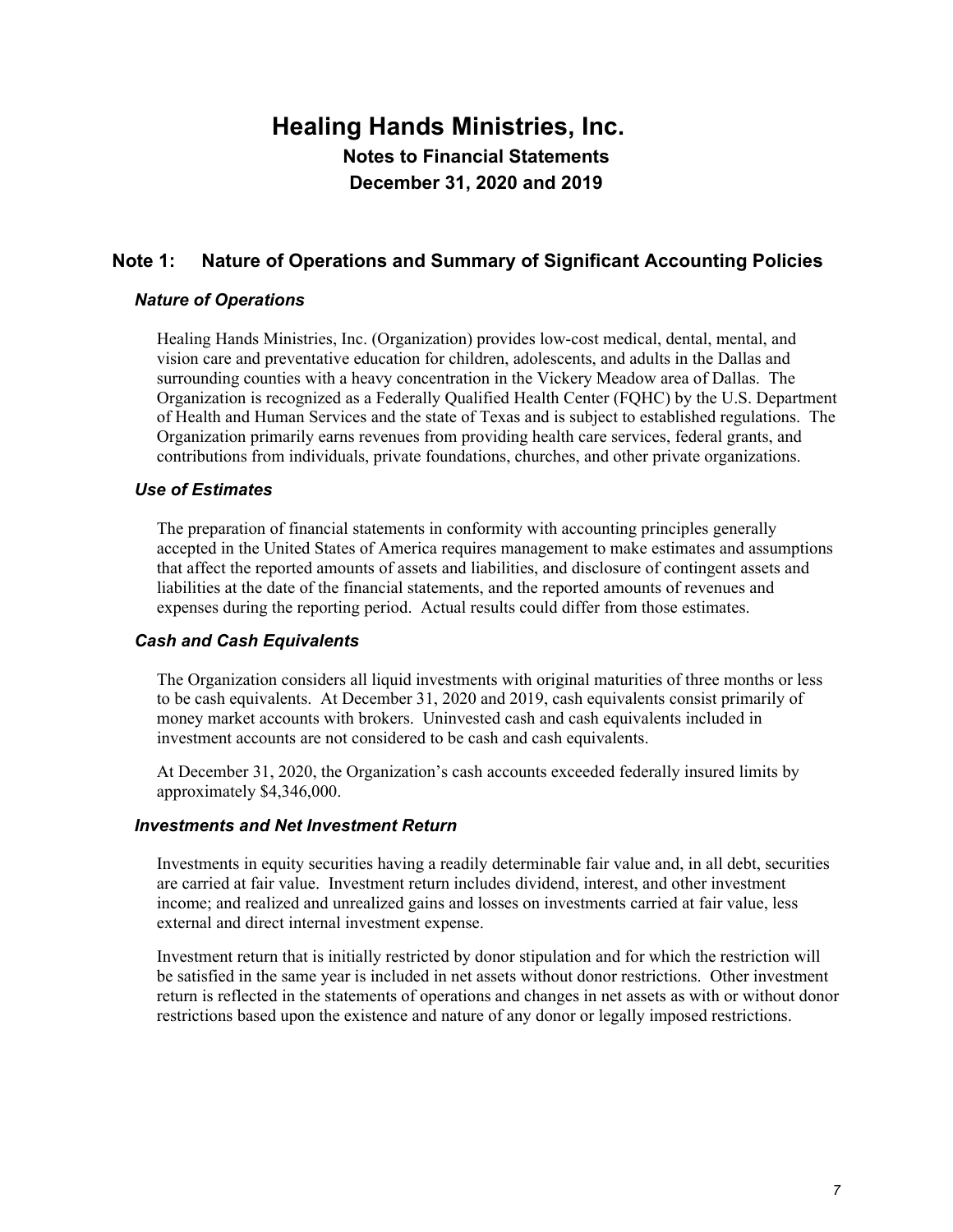#### *Patient Accounts Receivable*

Patient accounts receivable reflects the outstanding amount of consideration to which the Organization expects to be entitled in exchange for providing patient care. These amounts are due from patients, third-party payors (including health insurers and government programs), and others. As a service to the patient, the Organization bills third-party payors directly and bills the patient when the patient's responsibility for copays, coinsurance, and deductibles is determined. Patient accounts receivable are due in full when billed.

No material bad debt expense has been recognized for the years ended December 31, 2020 and 2019.

#### *Supplies*

The Organization states supply inventories at the lower of cost, determined using the first-in, firstout method, or market.

#### *Property and Equipment*

Property and equipment acquisitions greater than \$5,000 are recorded at cost and are depreciated using the straight-line method over the estimated useful life of each asset. Leasehold improvements are depreciated over the shorter of the lease term or their respective estimated useful lives.

The estimated useful lives for each major depreciable classification of property and equipment are as follows:

| Buildings and improvements | Up to 39 years |
|----------------------------|----------------|
| Leasehold improvements     | $5-10$ years   |
| Furniture and Equipment    | 5-7 years      |
| Software                   | 3-5 years      |

Certain property and equipment have been purchased with grant funds received from the U.S. Department of Health and Human Services. Such items or a portion thereof may be reclaimed by the federal government if not used to further the grant's objectives.

Donations of property and equipment are reported at fair value as an increase in net assets without donor restrictions unless use of the assets is restricted by the donor. Monetary gifts that must be used to acquire property and equipment are reported as restricted support. The expiration of such restrictions is reported as an increase in net assets without donor restrictions when the donated asset is placed in service.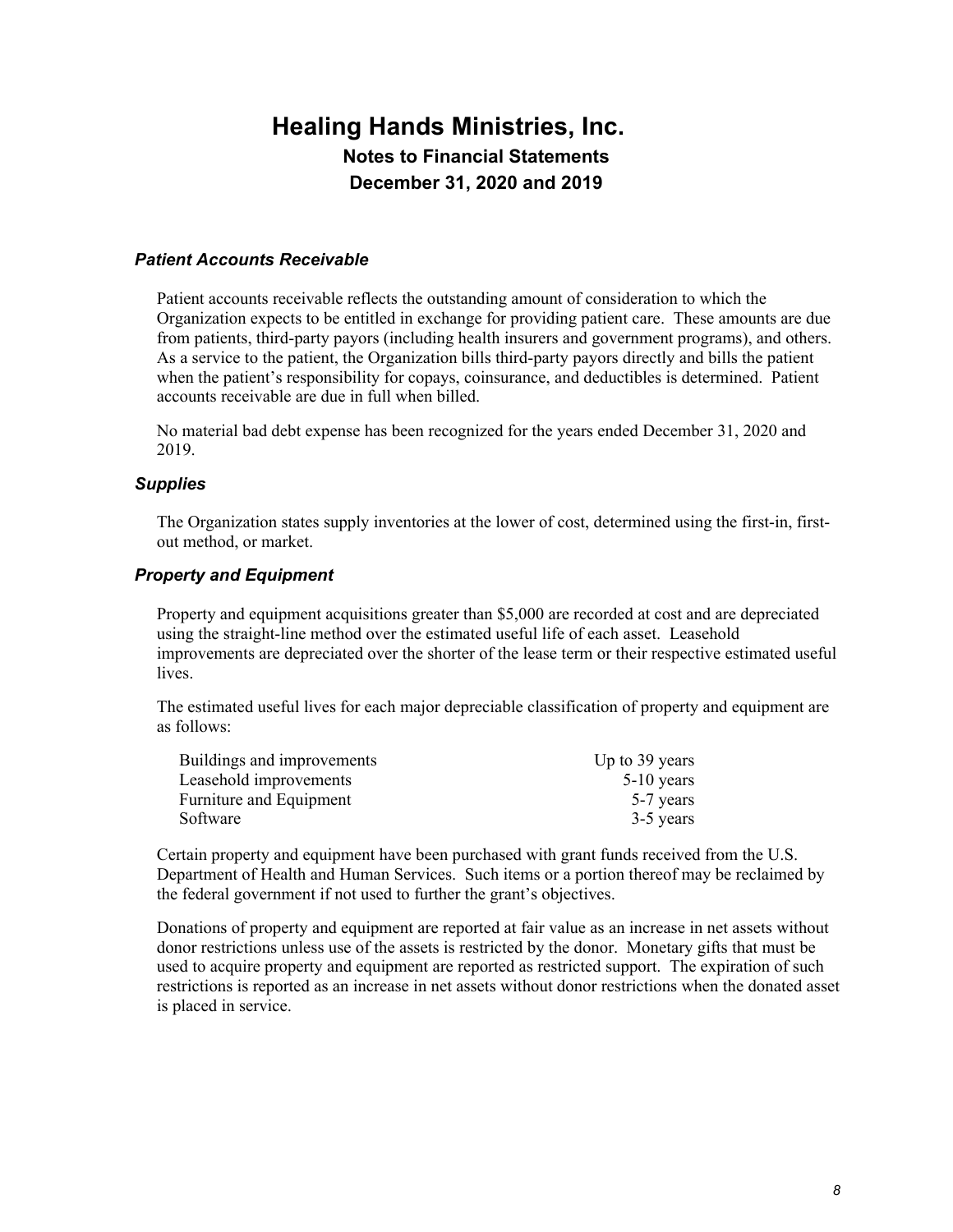#### *Long-lived Asset Impairment*

The Organization evaluates the recoverability of the carrying value of long-lived assets whenever events or circumstances indicate the carrying amount may not be recoverable. If a long-lived asset is tested for recoverability and the undiscounted estimate future cash flows expected to result from the use and eventual disposition of the asset is less than the carrying amount of the asset, the asset cost is adjusted to fair value and an impairment loss is recognized as the amount by which the carrying amount of a long-lived asset exceeds its fair value. No asset impairment was recognized during the years ended December 31, 2020 and 2019.

#### *Net Assets*

Net assets, revenues, gains, and losses are classified based on the existence or absence of donor or grantor restrictions.

Net assets without donor restrictions are available for use in general operations and not subject to donor or certain grantor restrictions.

Net assets with donor restrictions are subject to donor or certain grantor restrictions that are temporary in nature, such as those that will be met by the passage of time or other events specified by the donor.

Net assets with donor restrictions are those whose use by the Organization has been limited by donors to a specific time period or purpose.

#### *Patient Service Revenue*

Patient service revenue is recognized as the Organization satisfies performance obligations under its contracts with patients. Patient service revenue is reported at the estimated transaction price or amount that reflects the consideration to which the Organization expects to be entitled in exchange for providing patient care. The Organization determines the transaction price based on standard charges for goods and services provided, reduced by contractual adjustments provided to thirdparty payors, discounts provided to uninsured patients in accordance with the Organization's policies, and implicit price concessions provided to uninsured patients.

The Organization determines its estimates of explicit price concessions which represent adjustments and discounts based on contractual agreements, its discount policies, and historical experience by payor groups. The Organization determines its estimate of implicit price concessions based on its historical collection experience by classes of patients. The estimated amounts also include variable consideration for retroactive revenue adjustments due to settlement of audits, reviews and investigations by third-party payors.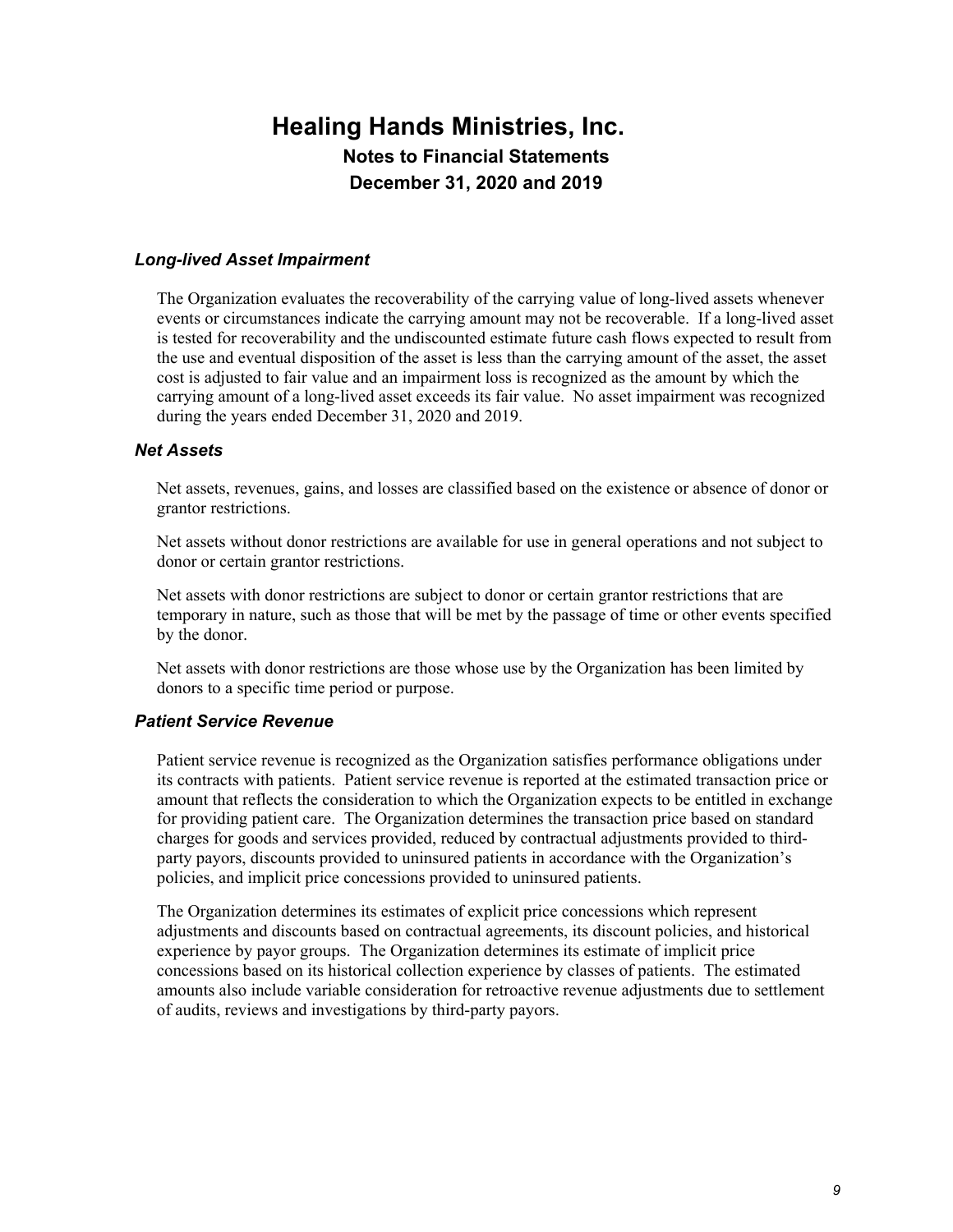### *Contributions*

Contributions are provided to the Organization either with or without restrictions placed on the gift by the donor. Revenues and net assets are separately reported to reflect the nature of those gifts – with or without donor restrictions. The value recorded for each contribution is recognized as follows:

| Nature of the Gift                                                                                                                                           | <b>Value Recognized</b>                                                                                                       |
|--------------------------------------------------------------------------------------------------------------------------------------------------------------|-------------------------------------------------------------------------------------------------------------------------------|
| Conditional gifts, with or without restriction<br>Gifts that depend on the Organization<br>overcoming a donor imposed barrier to<br>be entitled to the funds | Not recognized until the gift becomes<br>unconditional, <i>i.e.</i> the donor imposed barrier<br>is met                       |
| Unconditional gifts, with or without restriction<br>Received at date of $g$ ift – cash and<br>other assets                                                   | Fair value                                                                                                                    |
| Received at date of $g$ ift – property,<br>equipment, and long-lived assets                                                                                  | Estimated fair value                                                                                                          |
| Expected to be collected within one<br>year                                                                                                                  | Net realizable value                                                                                                          |
| Collected in future years                                                                                                                                    | Initially reported at fair value determined<br>using the discounted present value of<br>estimated future cash flows technique |

In addition to the amount initially recognized, revenue for unconditional gifts to be collected in future years is also recognized each year as the present-value discount is amortized using the levelyield method.

When a donor stipulated time restriction ends or purpose restriction is accomplished, net assets with donor restrictions are reclassified to net assets without donor restrictions and reported in the statements of activities as net assets released from restrictions. Absent explicit donor stipulations for the period of time that long-lived assets must be held, expirations of restrictions for gifts of land, buildings, equipment, and other long-lived assets are reported when those assets are placed in service.

Gifts and investment income that are originally restricted by the donor and for which the restriction is met in the same time period the gift is received are recorded as revenue with donor restrictions and then released from restriction.

Conditional contributions having donor stipulations which are satisfied in the period the gift is received are recorded as revenue and net assets without donor restrictions.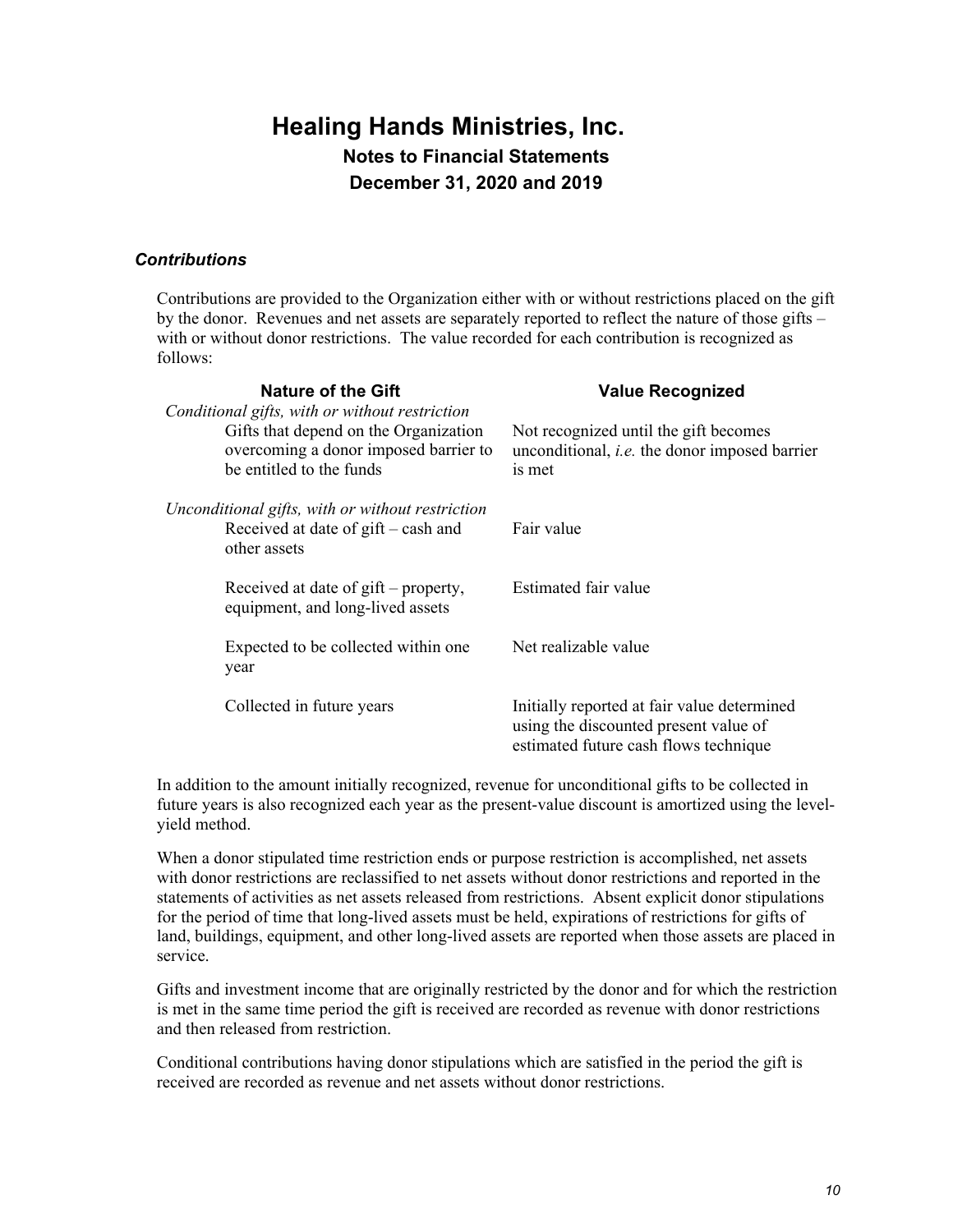#### *Contributed Services*

Contributions of services are recognized as revenue at their estimated fair value only when the services received create or enhance nonfinancial assets or require specialized skills possessed by the individuals providing the service and the service would typically need to be purchased if not donated. There was no revenue recognized from contributed services for the years ended December 31, 2020 and 2019.

#### *In-Kind Contributions*

In addition to receiving cash contributions, the Organization receives in-kind contributions of laboratory services, rent, minor equipment, and other supplies from various donors. It is the policy of the Organization to record the estimated fair value of certain in-kind donations as inventory or expense in its financial statements and similarly increase contribution revenue by a like amount. In-kind contributions of \$1,546,289 and \$60,131 were received for the years ended December 31, 2020 and 2019, respectively, and are included in contributions without donor restrictions on the accompanying statements of operations.

#### *Government Grant Revenue*

A portion of the Organization's revenue is derived from cost-reimbursable federal grants, which are conditioned upon certain performance requirements and/or the incurrence of allowable qualifying expenses. Amounts received are recognized as revenue when the Organization has incurred expenditures in compliance with specific contract or grant provisions. The Organization received cost-reimbursable grants of \$1,005,823 and \$620,800 that have not been recognized at December 31, 2020 and 2019, respectively, because qualifying expenditures have not yet been incurred.

#### *Professional Liability Claims*

The Organization recognizes an accrual for claim liabilities based on estimated ultimate losses and costs associated with settling claims and a receivable to reflect the estimated insurance recoveries, if any. Professional liability claims are described more fully in *Note 8*.

#### *Income Taxes*

The Organization has been recognized as exempt from income taxes under Section 501 of the Internal Revenue Code and a similar provision of state law. However, the Organization is subject to federal income tax on any unrelated business taxable income.

The Organization files tax returns in the U.S. federal jurisdiction.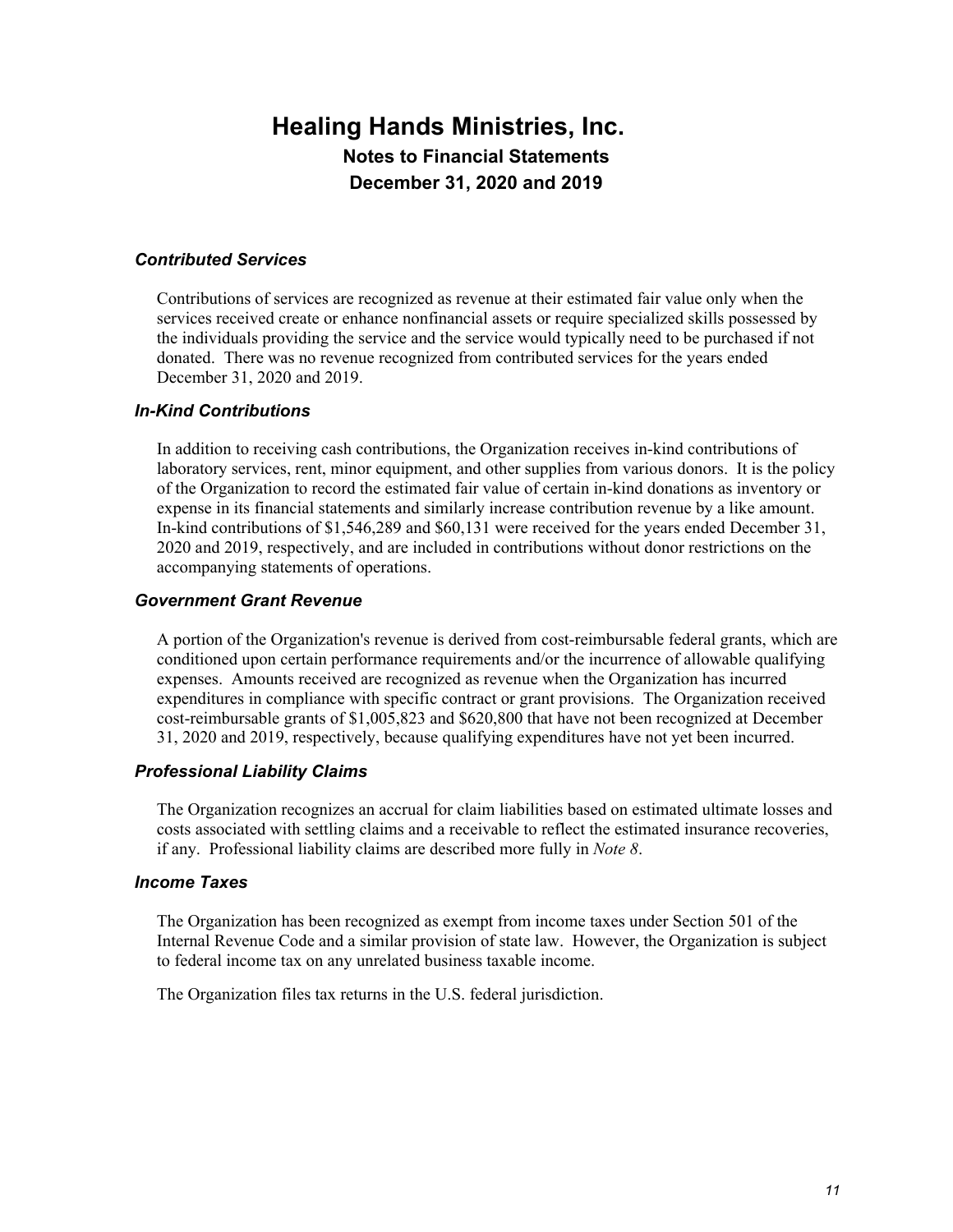#### *Excess (Deficiency) of Revenues Over Expenses*

The statements of operations include excess (deficiency) of revenues over expenses. Changes in net assets without donor restrictions which are excluded from excess (deficiency) of revenues over expenses, consistent with industry practice, include contributions of long-lived assets (including assets acquired using contributions or grants which by donor or granting agency restriction were to be used for the purpose of acquiring such assets).

#### *Self-insurance*

The Organization has elected to self-insure certain costs related to employee accident benefit programs. Costs resulting from noninsured losses are charged to expense when incurred.

#### **Note 2: Grant Revenue**

The Organization is the recipient of a Health Center Program Cluster (CHC) grant from the U.S. Department of Health and Human Services. The general purpose of this grant is to provide expanded health care services in Dallas, Texas, and the surrounding area. Terms of the grant generally provide for funding of the Organization's operations based on an approved budget. Grant revenue is recognized as qualifying expenditures are incurred over the grant period.

During the years ended December 31, 2020 and 2019, the Organization recognized \$1,893,268 and \$998,026, respectively, in CHC grant revenues. Funding for the grant year ended on March 31, 2022, has been approved at \$735,200.

In addition to this grant, the Organization may receive additional financial support from other federal, state, and private sources. Generally, such support requires compliance with terms and conditions specified in grant agreements and must be renewed on an annual basis.

#### **Note 3: Patient Service Revenue**

Patient service revenue is reported at the amount that reflects the consideration to which the Organization expects to be entitled in exchange for providing patient care. These amounts are due from patients, third-party payors (including health insurers and government programs) and others and includes variable consideration for retroactive revenue adjustments due to settlement of audits, reviews and investigations. Generally, the Organization bills the patients and third-party payors several days after the services are performed and patient accounts receivable are due in full when billed. Revenue is recognized as performance obligations are satisfied.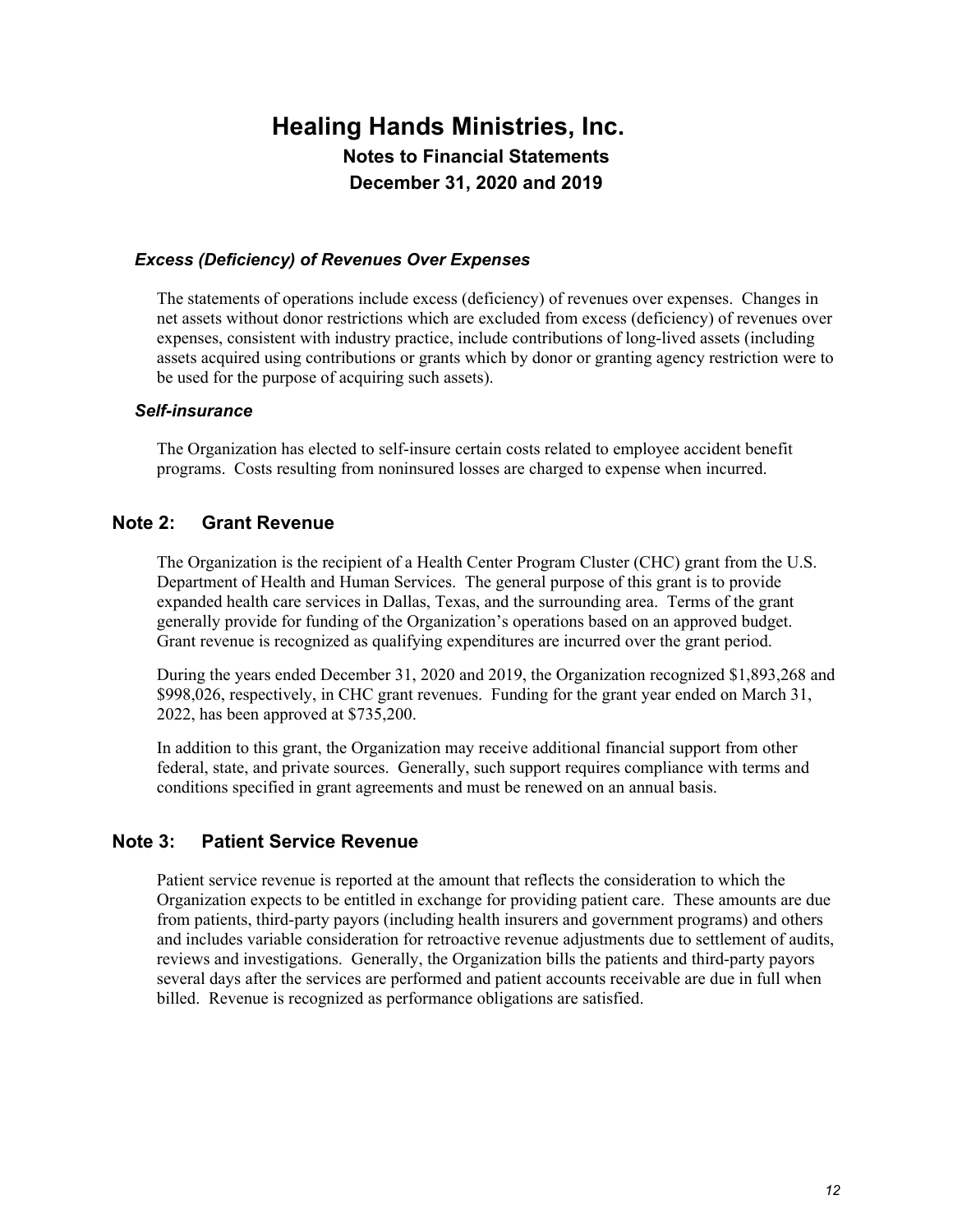#### *Performance Obligations*

Performance obligations are determined based on the nature of the services provided by the Organization. Revenue for performance obligations satisfied over time is recognized based on actual charges incurred in relation to total actual charges. The Organization believes that this method provides a faithful depiction of the transfer of services over the term of the performance obligation based on the inputs needed to satisfy the obligation. Generally, performance obligations satisfied over time relate to patients receiving services in the Organization's clinics. The Organization measures the performance obligation from commencement of a service to the point when it is no longer required to provide services to that patient, which is generally at the time of completion of the services. The Organization had no performance obligations considered unsatisfied or partially unsatisfied as of December 31, 2020 or 2019, respectively.

#### *Transaction Price*

The Organization determines the transaction price based on standard charges for services provided, reduced by explicit price concessions which consist of contractual adjustments provided to third-party payors, discounts provided to uninsured patients in accordance with the Organization's sliding fee discount program policy, and implicit price concessions provided to uninsured patients. The Organization determines its estimates of contractual adjustments and discounts based on contractual agreements, its discount policies, and historical experience. The Organization determines its estimate of implicit price concessions based on its historical collection experience with this class of patients.

#### *Third-Party Payors*

Agreements with third-party payors typically provide for payments at amounts less than established charges. A summary of the payment arrangements with major third-party payors follows:

- *Medicare*.Covered FQHC services rendered to Medicare program beneficiaries are under a prospective payment system (PPS). Medicare payment, including patient coinsurance, is paid based on the lesser of the Organization's actual charge or the applicable PPS rate. Services not covered under the FQHC benefit are paid based on established fee schedules.
- *Medicaid*. Covered FQHC services rendered to Medicaid program beneficiaries are paid based on a prospective reimbursement methodology. The Organization is reimbursed a set encounter rate for all services provided under the plan. The encounter rate is updated annually based on the Medicare Economic Index (MEI).
- *Other*. Payment agreements with certain commercial insurance carriers provide for payment using prospectively determined rates per service and discounts from established charges.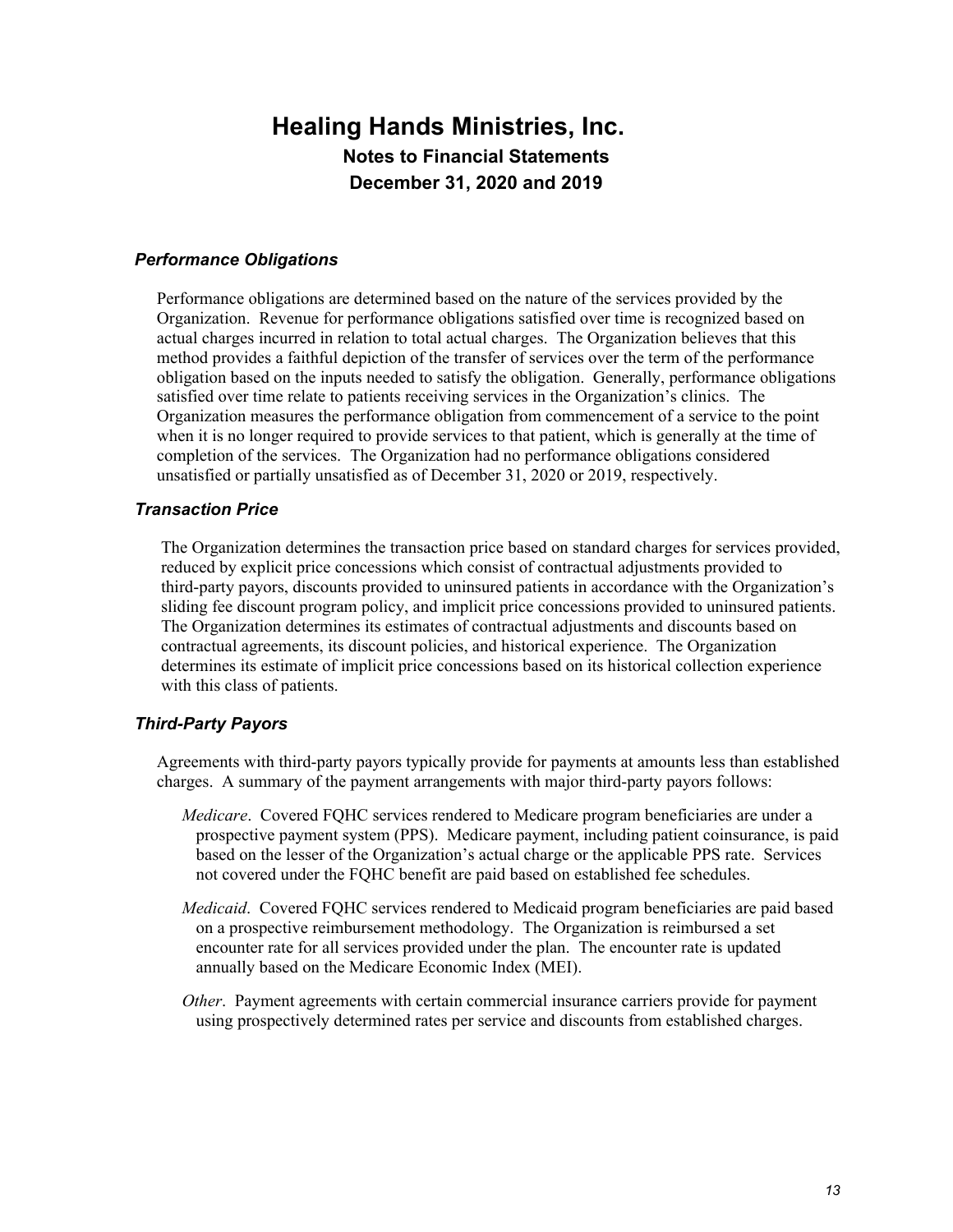Laws and regulations concerning government programs, including Medicare and Medicaid, are complex and subject to varying interpretation. As a result of investigations by governmental agencies, various health care organizations have received requests for information and notices regarding alleged noncompliance with those laws and regulations, which, in some instances, have resulted in organizations entering into significant settlement agreements. Compliance with such laws and regulations may also be subject to future government review and interpretation, as well as significant regulatory action, including fines, penalties, and potential exclusion from the related programs. There can be no assurance that regulatory authorities will not challenge the Organization's compliance with these laws and regulations, and it is not possible to determine the impact (if any) such claims, or penalties would have upon the Organization. In addition, the contracts the Organization has with commercial payors also provide for retroactive audit and review of claims.

Settlements with third-party payors for retroactive adjustments due to cost report or other audits, reviews or investigations are considered variable consideration and are included in the determination of the estimated transaction price for providing patient care. These settlements are estimated based on the terms of the payment agreement with the payor, correspondence from the payor and the Organization's historical settlement activity, including an assessment to ensure that it is probable that a significant reversal in the amount of cumulative revenue recognized will not occur when the uncertainty associated with the retroactive adjustment is subsequently resolved. Estimated settlements are adjusted in future periods as adjustments become known based on newly available information or as years are settled or are no longer subject to such audits, reviews, and investigations. Adjustments arising from a change in the transaction price were not significant in 2020 and 2019.

#### *Patient and Uninsured Payors*

Generally, patients who are covered by third-party payors are responsible for related deductibles and coinsurance, which vary in amount. As required by Section 330 of the *Public Health Service Act* (42 U.S.C. §254b), the Organization also has established a sliding fee discount program and offers low-income patients a sliding fee discount from standard charges. The Organization estimates the transaction price for patients with deductibles and coinsurance and from those who are uninsured based on historical experience and current market conditions. The initial estimate of the transaction price is determined by reducing the standard charge by any contractual adjustments, sliding fee discounts and implicit price concessions based on historical collection experience. Subsequent changes to the estimate of the transaction price are generally recorded as adjustments to patient service revenue in the period of the change. For the years ended December 31, 2020 and 2019, no significant revenue was recognized due to changes in its estimates of implicit price concessions, discounts and contractual adjustments for performance obligations satisfied in prior years. Subsequent changes that are determined to be the result of an adverse change in the patient's ability to pay are recorded as bad debt expense.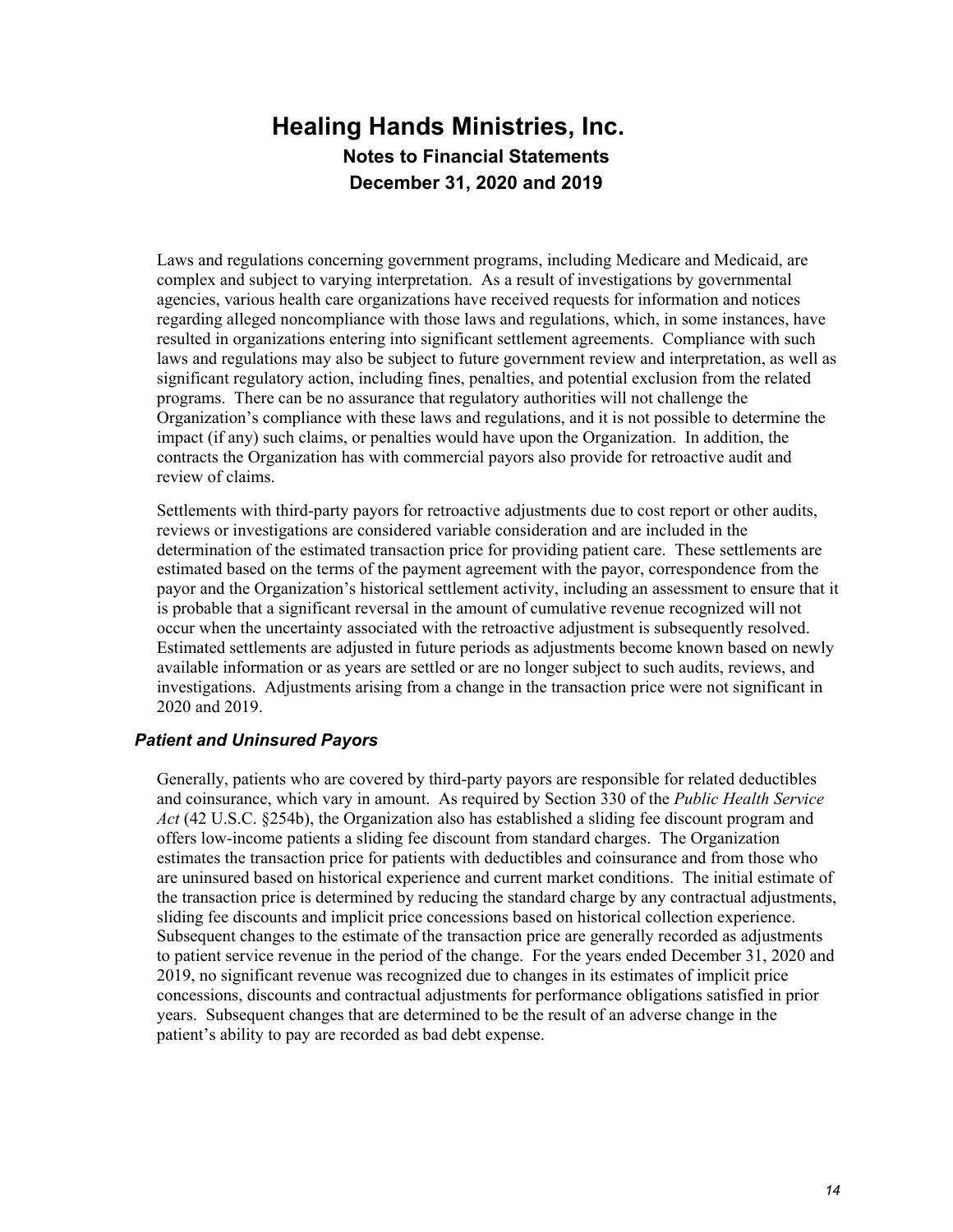Consistent with the Organization's mission, care is provided to patients regardless of their ability to pay. Therefore, the Organization has determined it has provided implicit price concessions to uninsured patients and patients with other uninsured balances, such as copays and deductibles. The implicit price concessions included in estimating the transaction price represent the difference between amounts billed to patients and the amounts the Organization expects to collect based on its collection history with those patients.

#### *Refund Liabilities*

From time to time the Organization will receive overpayments of patient balances from third-party payors or patients resulting in amounts owed back to either the patients or third-party payors. These amounts are excluded from revenues and are recorded as liabilities until they are refunded. As of December 31, 2020 and 2019, the Organization has a liability for refunds to third-party payors and patients recorded of approximately \$6,000 and \$9,000, respectively, which is included in accounts payable on the accompanying balance sheets.

#### *Revenue Composition*

The Organization has determined that the nature, amount, timing, and uncertainty of revenue and cash flows are affected by the following factors: payors, service lines, and method of reimbursement. Tables providing details of these factors are presented below.

The composition of patient service revenue by primary payor for the years ended December 31, 2020 and 2019, is as follows:

|                          | 2020 |           | 2019         |
|--------------------------|------|-----------|--------------|
| Medicare                 | S    | 66,730    | \$<br>59,652 |
| Medicaid                 |      | 3,454,736 | 3,848,770    |
| Other third-party payers |      | 177,146   | 203,653      |
| Self-pay                 |      | 923,888   | 724,147      |
|                          |      | 4,622,500 | 4,836,222    |
|                          |      |           |              |

Revenue from patients' deductibles and coinsurance are included in the categories presented above based on the primary payor.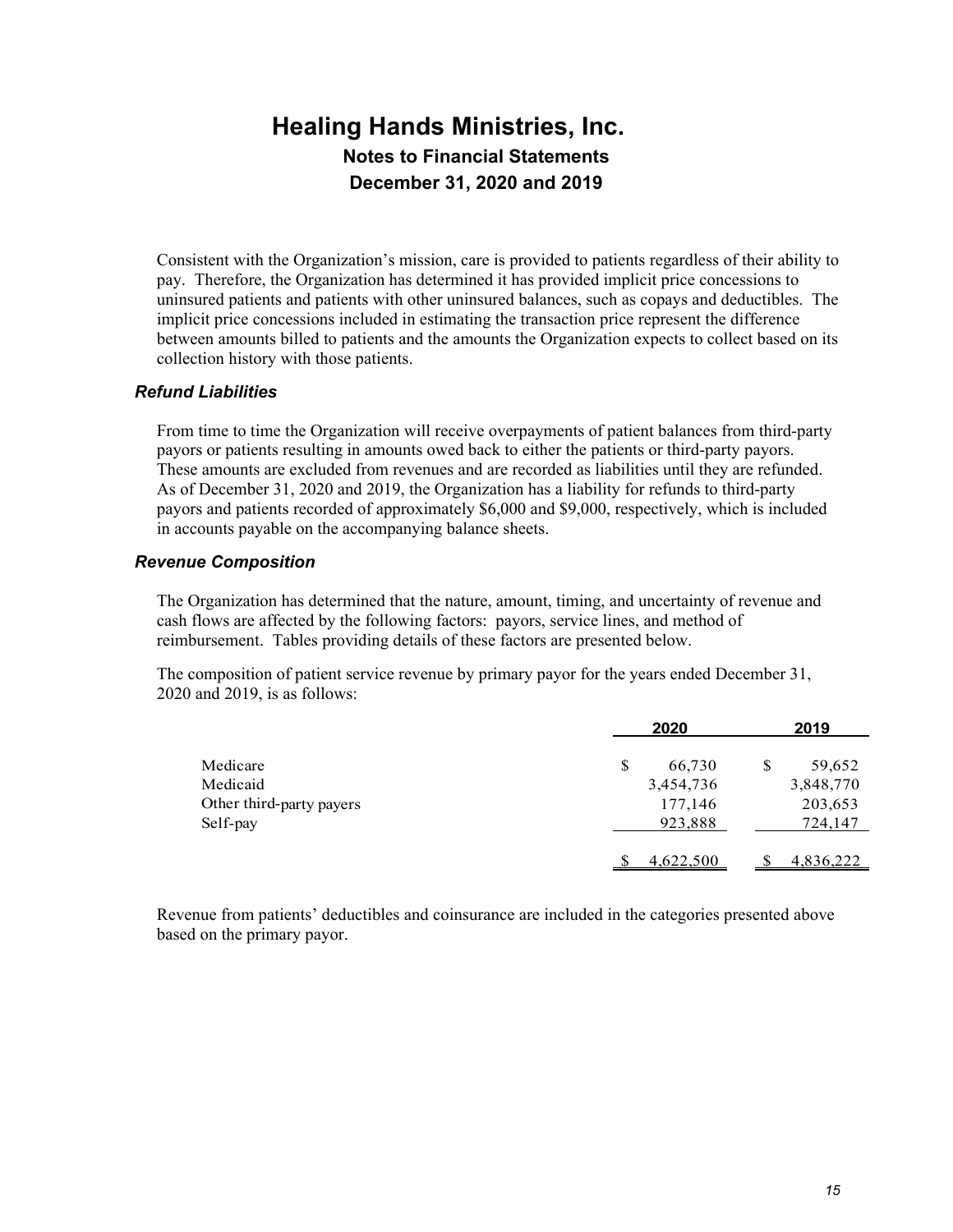The composition of patient service revenue based on lines of business and method of reimbursement for the years ended December 31, 2020 and 2019, are as follows:

|                                                                                                                                                          | 2020                                          | 2019                                 |
|----------------------------------------------------------------------------------------------------------------------------------------------------------|-----------------------------------------------|--------------------------------------|
| Timing of revenue and recognition and service lines<br>Health care services transferred over time<br>Medical<br>Dental<br>Behavioral health<br>Optometry | S.<br>4,234,231<br>357,265<br>2,669<br>28,335 | S.<br>4,630,178<br>117,882<br>88,162 |
|                                                                                                                                                          | 4,622,500<br>S                                | 4,836,222                            |
| Method of reimbursement<br>Fee for service                                                                                                               | 4,622,500                                     | 4,836,222                            |

#### *Financing Component*

The Organization has elected the practical expedient allowed under Financial Accounting Standards Board (FASB) Accounting Standards Update (ASC) 606-10-32-18 and does not adjust the promised amount of consideration from patients and third-party payors for the effects of a significant financing component due to the Organization's expectation that the period between the time the service is provided to a patient and the time the patient or a third-party payor pays for that service will be one year or less.

#### *Contract Costs*

The Organization has applied the practical expedient provided by FASB ASC 340-40-25-4 and all incremental customer contract acquisition costs are expensed as they are incurred, as the amortization period of the asset that the Organization otherwise would have recognized is one year or less in duration.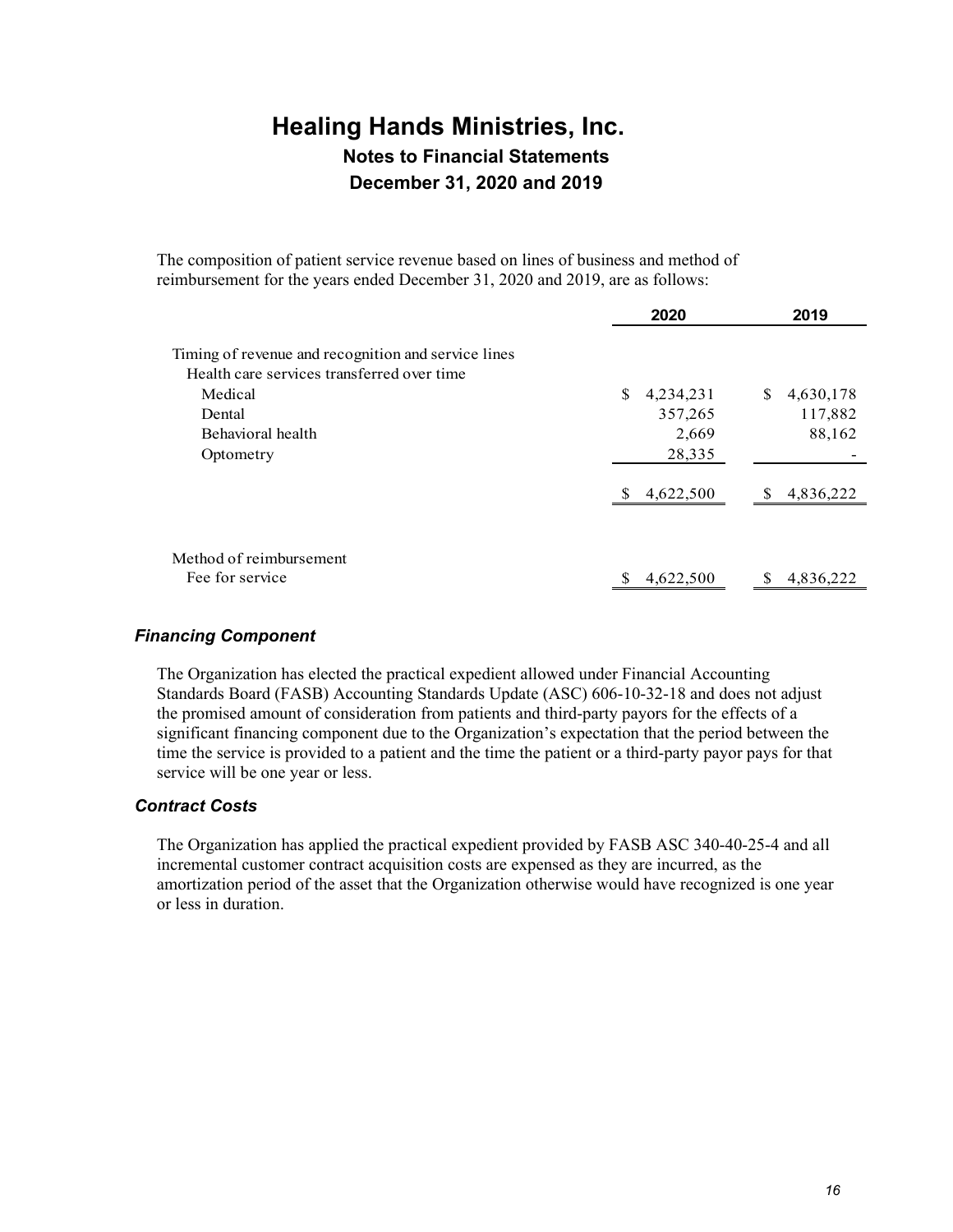### **Note 4: Concentration of Credit Risk**

The Organization grants credit without collateral to its patients, most of whom are area residents and are insured under third-party payer agreements. The mix of receivables from patients and third-party payers at December 31, 2020 and 2019, is:

|                          | 2020  | 2019  |
|--------------------------|-------|-------|
|                          |       |       |
| Medicare                 | 2%    | $7\%$ |
| Medicaid                 | 95%   | 38%   |
| Other third-party payers | 2%    | 47%   |
| Self-pay                 | $1\%$ | 8%    |
|                          | 100%  | 100%  |

### **Note 5: Contract Revenue**

The Organization records contract revenue related to an agreement with a local hospital for the Organization to provide medical services to uninsured patients referred by the hospital in order for the hospital to meet certain obligations to participate in the Texas Delivery System Reform Incentive Payment (DSRIP) Program. This agreement was revised and fully amended on March 31, 2020. The Organization recognized \$3,637,735 and \$0 during the years ended December 31, 2020 and 2019, respectively. The amended agreement is conditioned upon the Organization meeting certain performance metrics and the hospital's receipt of the DSRIP funding. Additionally, the Organization received \$1,200,000 that has not been recognized as the conditions have not been met and is included in contract advances in the accompanying balance sheets at December 31, 2020. The maximum potential revenue that has not been recognized as the conditions have not been met is approximately \$7,900,000 over two years.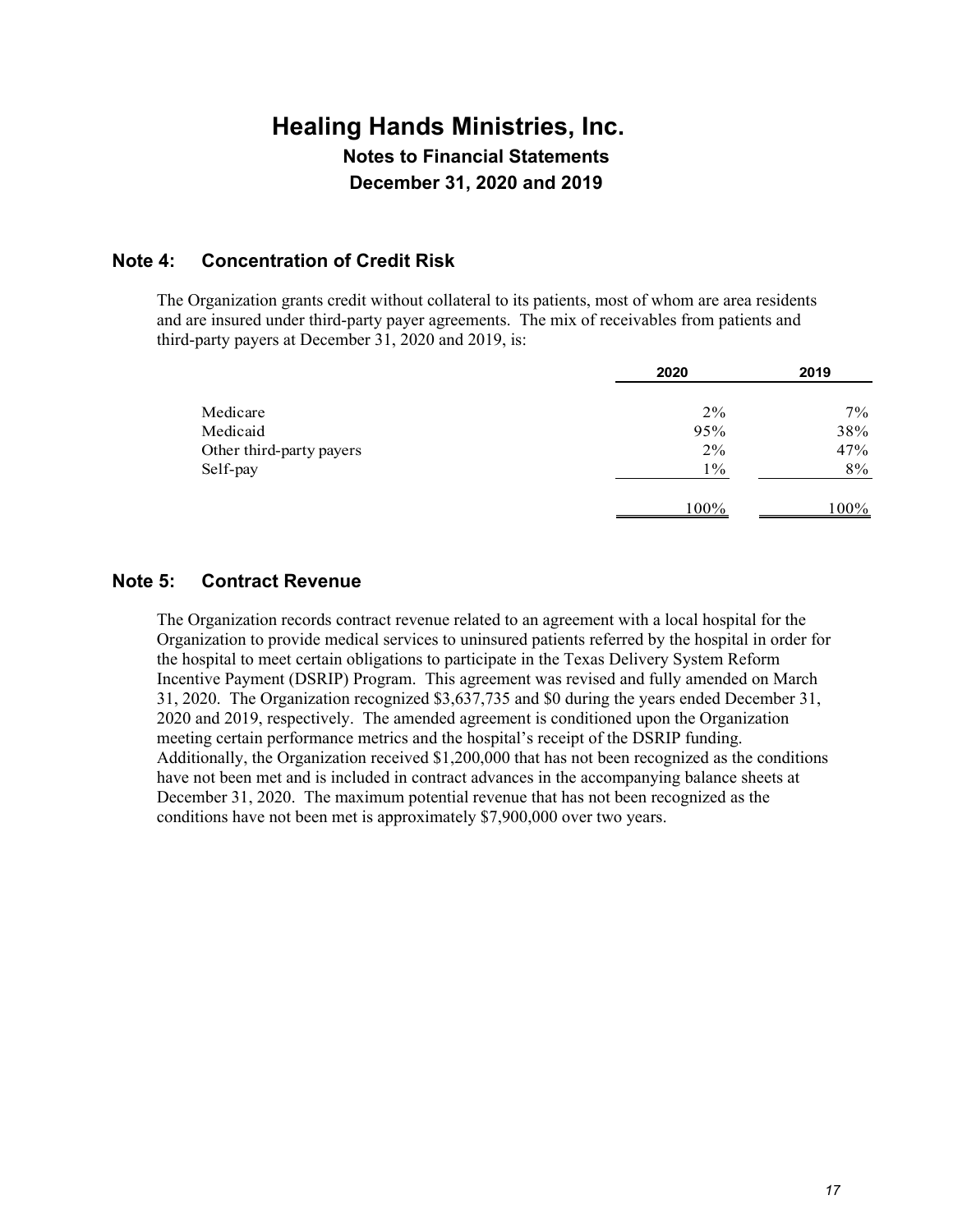### **Note 6: Investments and Investment Return**

Investments, at December 31, 2020, and 2019, include:

|                                                                        | 2020                              | 2019                              |  |
|------------------------------------------------------------------------|-----------------------------------|-----------------------------------|--|
| Money market funds<br>Fixed income mutual funds<br>Equity mutual funds | 192,768<br>3,120,497<br>2,220,114 | 211,674<br>2,462,604<br>2,517,958 |  |
|                                                                        | 5,533,379                         | \$5,192,236                       |  |

Total investment return, at December 31, 2020, and 2019, is comprised of the following:

|                                                                             | 2020 |                    | 2019 |                           |  |
|-----------------------------------------------------------------------------|------|--------------------|------|---------------------------|--|
| Interest and dividend income, net<br>Realized and unrealized gains (losses) | SS.  | 121,261<br>219,883 |      | 158,453<br>- S<br>591,798 |  |
|                                                                             |      | 341,144            |      | 750,251                   |  |

### **Note 7: Contributions Receivable**

Contributions receivable consisted of the following:

|                              |                     | 2020                |                          |
|------------------------------|---------------------|---------------------|--------------------------|
|                              | <b>Without</b>      | With                |                          |
|                              | <b>Donor</b>        | <b>Donor</b>        |                          |
|                              | <b>Restrictions</b> | <b>Restrictions</b> | Total                    |
| Due within one year          | \$                  | \$<br>613,542       | \$<br>613,542            |
| Due within one to five years |                     | 37,500              | 37,500                   |
|                              | -\$                 | \$<br>651,042       | 651,042<br><sup>\$</sup> |
|                              |                     | 2019                |                          |
|                              | <b>Without</b>      | With                |                          |
|                              | <b>Donor</b>        | <b>Donor</b>        |                          |
|                              | <b>Restrictions</b> | <b>Restrictions</b> | <b>Total</b>             |
| Due within one year          | \$<br>31,025        | \$<br>105,000       | \$<br>136,025            |
| Due within one to five years |                     | 112,500             | 112,500                  |
|                              | 31,025<br>\$        | 217,500<br>\$       | 248,525<br>\$            |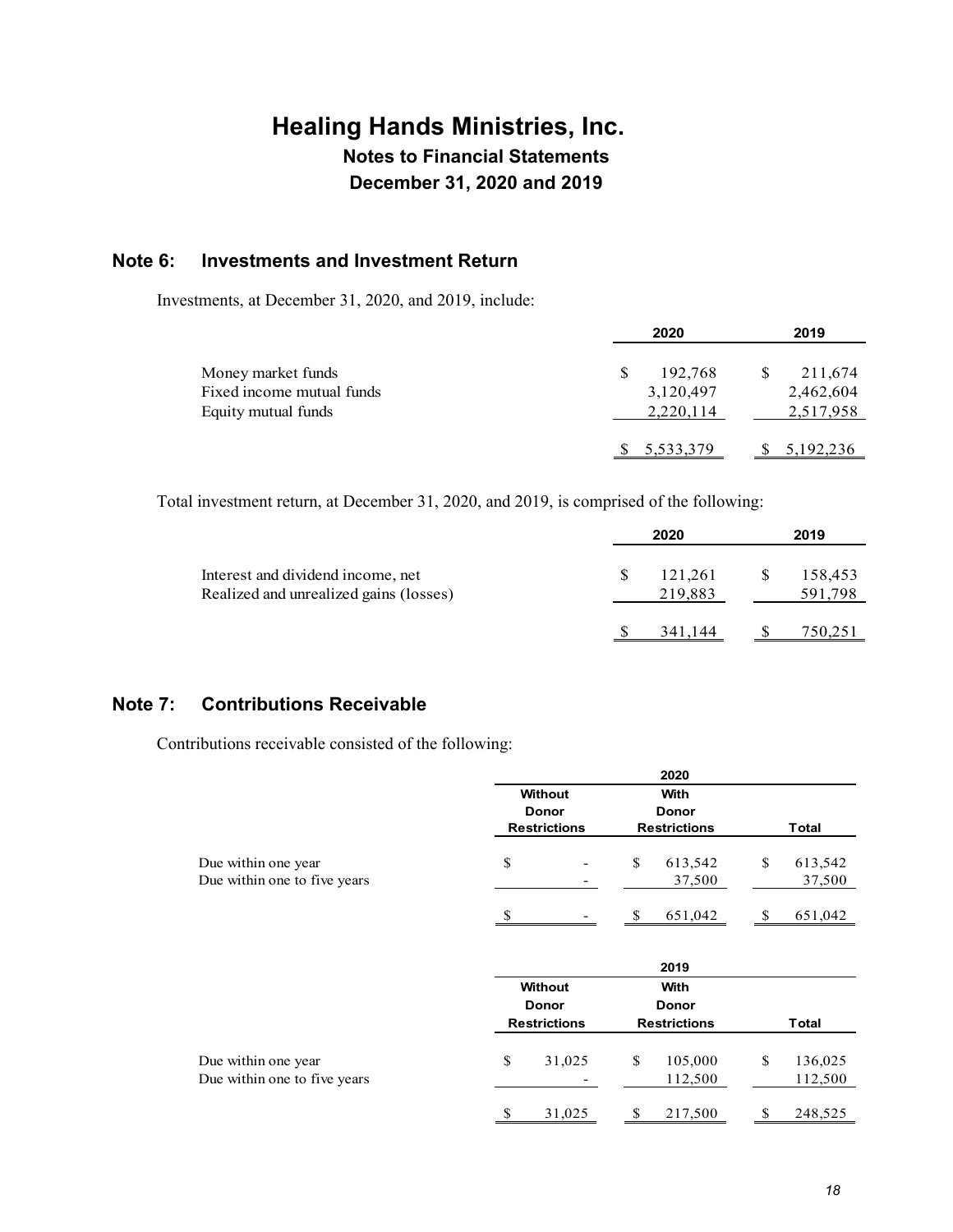No discount or allowance was provided for the contributions as majority of contributions are expected to be fully collected within one year from the time of the pledge and history of contributions.

#### **Note 8: Medical Malpractice Claims**

Effective January 8, 2018, the U.S. Department of Health and Human Services has deemed the Organization and its practicing providers are covered under the *Federal Tort Claims Act* (FTCA) for damage for personal injury, including death, resulting from the performance of medical, surgical dental, and related functions. FTCA coverage is comparable to an occurrence policy without a monetary cap. Prior to being deemed covered under the FTCA, the Organization purchased medical malpractice insurance under a claims made policy. Under such policy, only claims made and reported to the insurer during the policy term, regardless of when the incidents giving rise to the claims occurred, are covered. The Organization also purchased excess multi-peril coverage, which provided additional coverage above the basic policy limits up to the amount specified in the policy.

Claim liabilities are determined without consideration for insurance recoveries. Expected recoveries are presented separately. Based on the Organization's claim experience, no such accrual has been made for the Organization's medical malpractice cost for the years ended December 31, 2020 and 2019. However, because of the risk in providing health care services, it is possible that an event has occurred which will be the basis of a future medical malpractice claim.

#### **Note 9: Net Assets With Donor Restrictions**

#### *Net Assets With Donor Restrictions*

Net assets with donor restrictions at December 31 are restricted for the following purposes or periods:

|                                              |   | 2020    |   | 2019    |  |
|----------------------------------------------|---|---------|---|---------|--|
| Subject to expenditure for specified purpose |   |         |   |         |  |
| Vickery Site 3rd floor expansion             | S | 650,000 | S |         |  |
| Vision services                              |   | 46,809  |   | 99,775  |  |
| Other health services                        |   | 107,716 |   | 90,422  |  |
| Acquisition of property and equipment        |   | 4,500   |   | 42,356  |  |
| Subject to the passage of time               |   |         |   |         |  |
| For periods after December 31,               |   | 112,500 |   | 187,500 |  |
|                                              |   |         |   |         |  |
|                                              |   | 921.525 |   | 420.053 |  |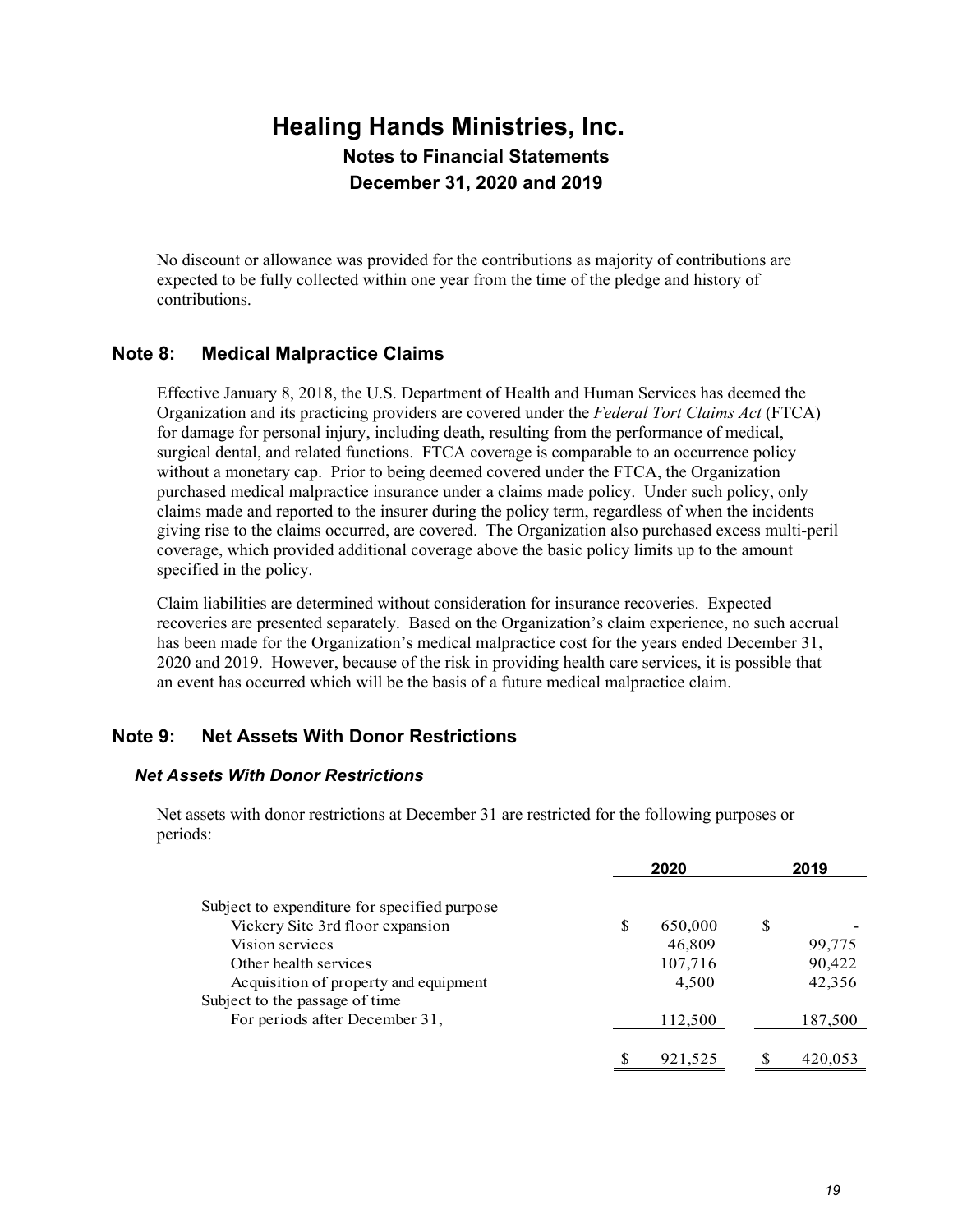#### *Net Assets Released from Restrictions*

Net assets were released from donor restrictions by incurring expenses satisfying the restricted purposes or by occurrence of the passage of time or other events specified by donors.

|                                              | 2020 |         |   | 2019    |
|----------------------------------------------|------|---------|---|---------|
| Subject to expenditure for specified purpose |      |         |   |         |
| Pediatric care                               | S    | 25,000  | S | 64,300  |
| Women's health services                      |      |         |   | 69,000  |
| Vision services                              |      | 72,281  |   | 225     |
| Other health services                        |      | 130,231 |   | 21,955  |
| Acquisition of property and equipment        |      | 61,716  |   | 17,644  |
| Time restrictions expired                    |      |         |   |         |
| Passage of specified time                    |      | 75,000  |   | 37,500  |
|                                              |      |         |   |         |
|                                              |      | 364.228 |   | 210.624 |

### **Note 10: Liquidity and Availability**

Financial assets available for general expenditure, that is, without donor or other restrictions limiting their use, within one year of December 31, 2020 and 2019, comprise the following:

|                                                                                                            | 2020             | 2019          |
|------------------------------------------------------------------------------------------------------------|------------------|---------------|
| Financial assets at year end                                                                               |                  |               |
| Cash and cash equivalents                                                                                  | \$.<br>4,774,204 | \$<br>624,030 |
| Investments                                                                                                | 5,533,379        | 5,192,236     |
| Patient accounts receivable                                                                                | 335,292          | 421,013       |
| Grants receivable                                                                                          | 271,814          | 30,000        |
| Contributions receivable, less amounts not to be<br>collected within one year of \$37,500 (2020) \$112,500 |                  |               |
| (2019)                                                                                                     | 613,542          | 136,025       |
| Total financial assets                                                                                     | 11,528,231       | 6,403,304     |
| Less amounts restricted for purchase of property and<br>equipment                                          | 654,500          | 42,356        |
| Financial assets available to meet general<br>expenditures within one year                                 | 10.873.731       | 6.360.948     |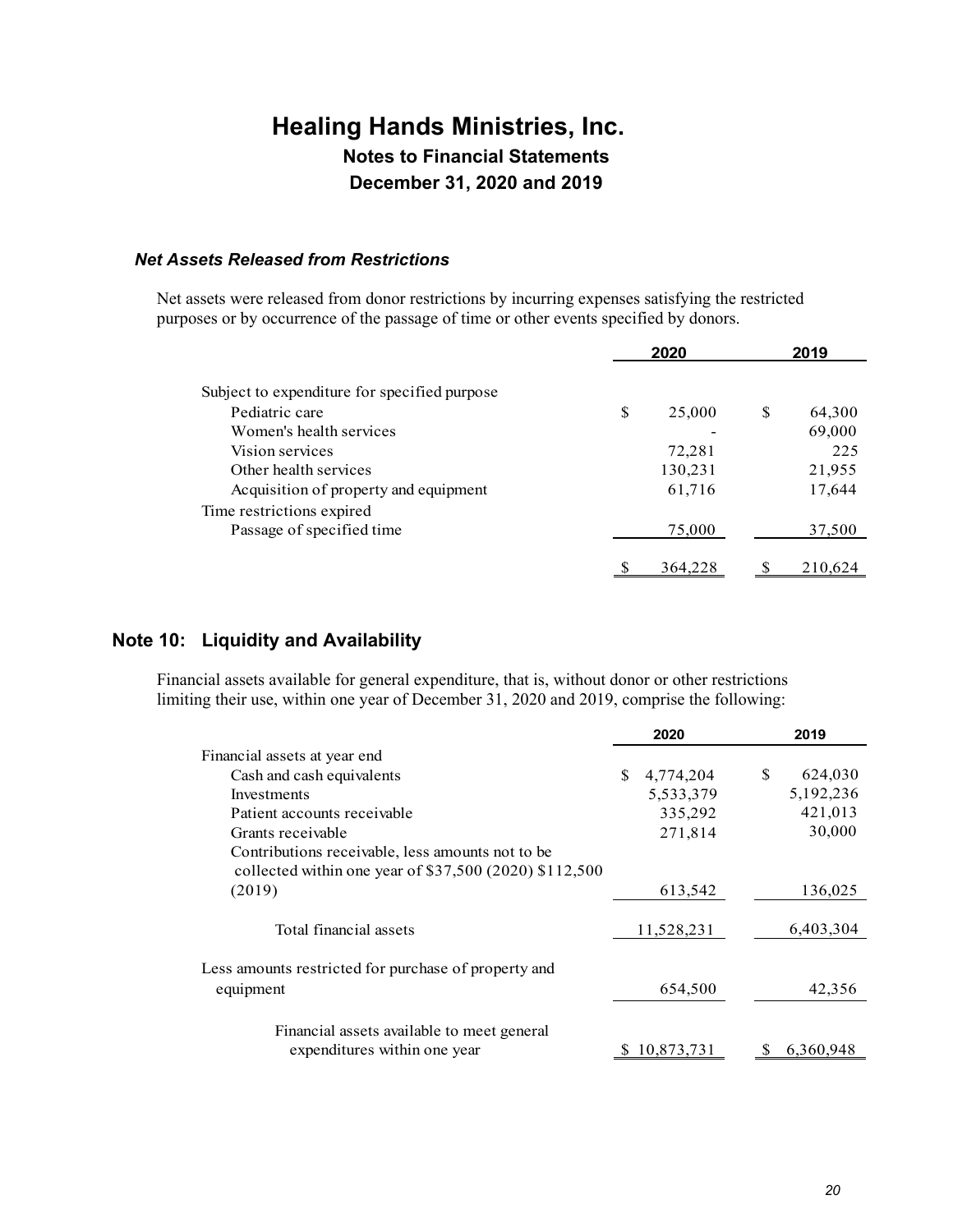The Organization receives contributions restricted by donors and considers contributions restricted for programs which are ongoing, major and central to its annual operations to be available to meet cash needs for general expenditures. For the year ended December 31, 2020 and 2019, restricted contributions of \$267,025 and \$377,697, respectively, were included in financial assets available to meet cash need for general expenditures within one year.

As part of the Organization's liquidity management, it has a policy to structure its financial assets to be available as its general expenditures, liabilities and other obligations come due. In addition, the Organization invests cash in excess of daily requirements in short-term investments.

#### **Note 11: Functional Expenses**

The Organization provides health care services primarily to residents within its geographic area. Certain costs attributable to more than one function have been allocated among the health care services, general and administrative, and fundraising functional expense classifications based on the actual usage, salary allocations, and other methods. The following schedule presents the natural classification of expenses by function for the years ended December 31:

|                               |   |                        |    |                   |          |                             | 2020 |         |              |                                        |    |                               |    |             |              |
|-------------------------------|---|------------------------|----|-------------------|----------|-----------------------------|------|---------|--------------|----------------------------------------|----|-------------------------------|----|-------------|--------------|
|                               |   |                        |    |                   |          | <b>Health Care Services</b> |      |         |              |                                        |    | <b>Support Services</b>       |    |             |              |
|                               |   | <b>Family Practice</b> |    | <b>Pediatrics</b> |          | <b>Obstetrics</b>           |      | Dental  | Optometry    | <b>Other Health</b><br><b>Services</b> |    | General and<br>Administrative |    | Fundraising | Total        |
| Salaries and wages            | S | .478.085               | S. | 856,045           | <b>S</b> | 739,806                     | S    | 610,064 | \$104,300 \$ | 487,480                                | £. | 1.925.329                     | S. | 112,592     | 6.313.701    |
| Employee benefits             |   | 112,878                |    | 58,365            |          | 66.246                      |      | 50.658  | 7.662        | 36,528                                 |    | 134,419                       |    | 6.546       | 473,302      |
| Purchased services and        |   |                        |    |                   |          |                             |      |         |              |                                        |    |                               |    |             |              |
| professional fees             |   | 69,028                 |    | 153,676           |          | 652.903                     |      | 11.628  |              | 166                                    |    | 106,099                       |    | 13.913      | 1.007.413    |
| Supplies and other            |   | 476,506                |    | 1,267,996         |          | 164,023                     |      | 143,477 | 21,506       | 24,984                                 |    | 170,107                       |    | 29,337      | 2,297,936    |
| Rent                          |   | 82,433                 |    | 70.149            |          | 67,526                      |      | 22,337  | 923          | 9.022                                  |    | 19,075                        |    | 2,595       | 274,060      |
| Depreciation and amortization |   | 171.529                |    | 99.835            |          | 97.148                      |      | 11,753  | 6.969        | 679                                    |    | 45,676                        |    | 282         | 433,871      |
| Interest                      |   |                        |    |                   |          |                             |      |         |              |                                        |    | 5,940                         |    |             | 5,940        |
| Total expenses                |   | 2,390,459              |    | 2.506.066         |          | 1,787,652                   |      | 849.917 | 141,360      | 558,859                                |    | 2.406.645                     |    | 165,265     | \$10,806,223 |

|                               |   |                        |   |                   |   |                             | 2019 |               |     |                          |                                        |   |                               |   |             |           |
|-------------------------------|---|------------------------|---|-------------------|---|-----------------------------|------|---------------|-----|--------------------------|----------------------------------------|---|-------------------------------|---|-------------|-----------|
|                               |   |                        |   |                   |   | <b>Health Care Services</b> |      |               |     |                          |                                        |   | <b>Support Services</b>       |   |             |           |
|                               |   | <b>Family Practice</b> |   | <b>Pediatrics</b> |   | <b>Obstetrics</b>           |      | <b>Dental</b> |     | Optometry                | <b>Other Health</b><br><b>Services</b> |   | General and<br>Administrative |   | Fundraising | Total     |
| Salaries and wages            | S | .635.121               | S | 792.864           | S | 709.618                     |      | 558,784       | - S | $\sim$                   | 335.504                                |   | .585.215                      | S | 183.422     | 5,800,528 |
| Employee benefits             |   | 123,099                |   | 51,361            |   | 64,671                      |      | 48,149        |     | $\sim$                   | 24,299                                 |   | 62,535                        |   | 13,449      | 387,563   |
| Purchased services and        |   |                        |   |                   |   |                             |      |               |     | $\overline{\phantom{a}}$ |                                        |   |                               |   |             |           |
| professional fees             |   | 75,420                 |   | 147,835           |   | 708.981                     |      | 36.158        |     | $\sim$                   | 6.728                                  |   | 150.041                       |   |             | 1,125,163 |
| Supplies and other            |   | 377,472                |   | 116.337           |   | 155,957                     |      | 91,860        |     | $\overline{\phantom{a}}$ | 9.447                                  |   | 248,698                       |   | 69,769      | 1,069,540 |
| Rent                          |   | 59,678                 |   | 70,906            |   | 69,352                      |      | 24,590        |     | $\sim$                   | 8.924                                  |   | 40,746                        |   | $\sim$      | 274,196   |
| Depreciation and amortization |   | 94,438                 |   | 109.686           |   | 109.686                     |      | 33,829        |     | $\overline{\phantom{0}}$ | 12,277                                 |   | 56,056                        |   |             | 415,972   |
|                               |   |                        |   |                   |   |                             |      |               |     |                          |                                        |   |                               |   |             |           |
| Total expenses                |   | 2,365,228              |   | ,288,989          |   | .818,265                    |      | 793,370       |     |                          | 397,179                                | S | 2,143,291                     |   | 266,640     | 9,072,962 |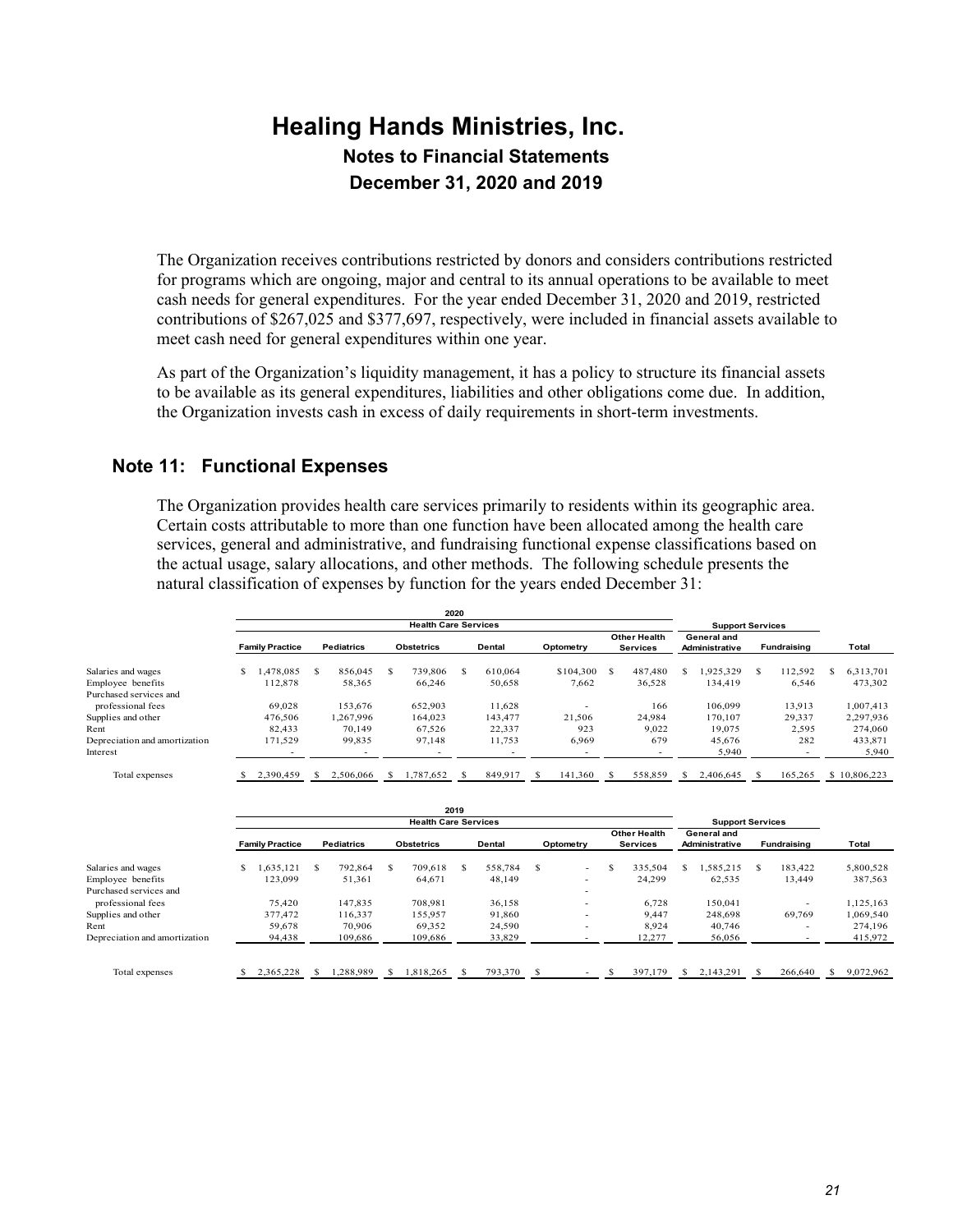### **Note 12: Operating Leases**

Noncancelable operating leases for office and clinic space expire in various years through 2027. The leases generally contain renewal options for periods ranging from 1 to 10 years and require the Organization to pay all executory costs (property taxes, maintenance, and insurance).

The Organization entered into a facility lease on April 2013 with payments escalating throughout the lease. The Organization is recording the lease expense in the straight-line method throughout the life of the lease. Accordingly, the Organization has recorded a deferred rent liability in longterm liabilities on the accompanying balance sheets at December 31, 2020, and 2019. In January 2019, this lease agreement was extended through April 2027.

During 2018, the Organization entered into a facility lease with an effective date of December 1, 2018. The lease agreement included tenant improvement allowances of approximately \$335,000, which are amortized on a straight-line basis over the life of the lease.

Future minimum lease payments at December 31, 2020, were:

| 2021                          | \$<br>324,343   |
|-------------------------------|-----------------|
| 2022                          | 317,333         |
| 2023                          | 300,140         |
| 2024                          | 111,028         |
| 2025                          | 111,028         |
| Thereafter                    | 145,966         |
| Future minimum lease payments | \$<br>1,309,838 |

### **Note 13: Retirement Plan**

The Organization adopted a 403(b) contribution retirement plan, which covers substantially all employees who work 20 hours or more hours a week. The Organization's contributions to the plan are required by the plan documents. The Organization matches 100 percent of employees' contributions up to three percent of employee compensation. Retirement expense was \$61,768 and \$60,581 for the years ended December 31, 2020, and 2019, respectively.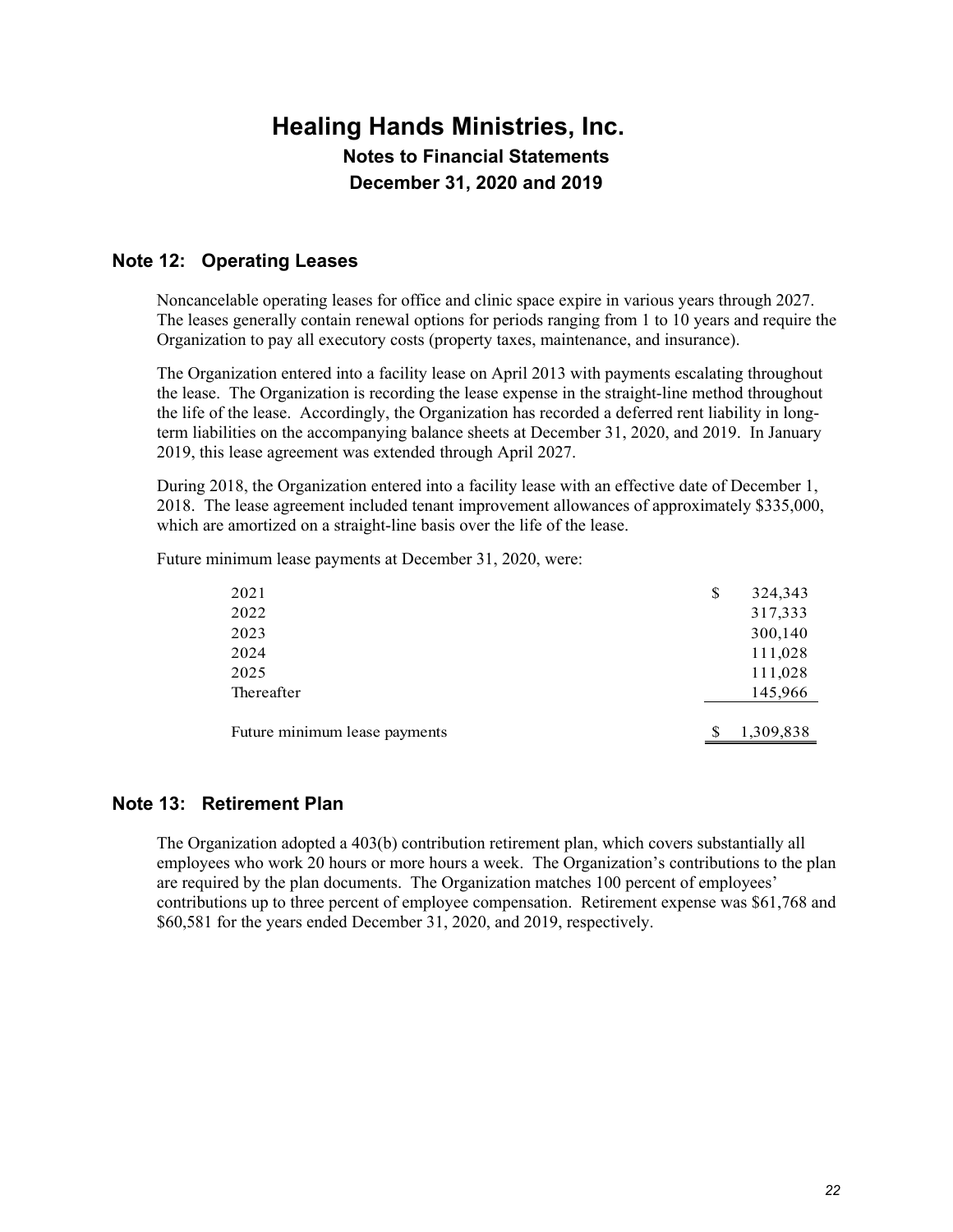### **Note 14: Related Party Transactions**

The Organization's purchasing during the year ended December 31, 2018, was directed by a former employee who is also a close relative of one of the Organization's employees. During 2018, the employee left the Organization but remained in charge of purchasing as a contracted consultant until end of 2019. Approximately \$35,000 was paid in consulting fees to this employee during year ended December 31, 2019.

The Organization receives donations from its employees and board of directors throughout the year. For the years ended December 31, 2020 and 2019, the Organization received approximately \$33,000 and \$41,000, respectively, from employees and board members.

### **Note 15: Disclosures About Fair Value of Assets and Liabilities**

Fair value is the price that would be received to sell an asset or paid to transfer a liability in an orderly transaction between market participants at the measurement date. Fair value measurements must maximize the use of observable inputs and minimize the use of unobservable inputs. There is a hierarchy of three levels of inputs that may be used to measure fair value:

- Level 1 Quoted prices in active markets for identical assets or liabilities
- Level 2 Observable inputs other than Level 1 prices, such as quoted prices for similar assets or liabilities; quoted prices in markets that are not active; or other inputs that are observable or can be corroborated by observable market data for substantially the full term of the assets or liabilities
- **Level 3** Unobservable inputs supported by little or no market activity and are significant to the fair value of the assets or liabilities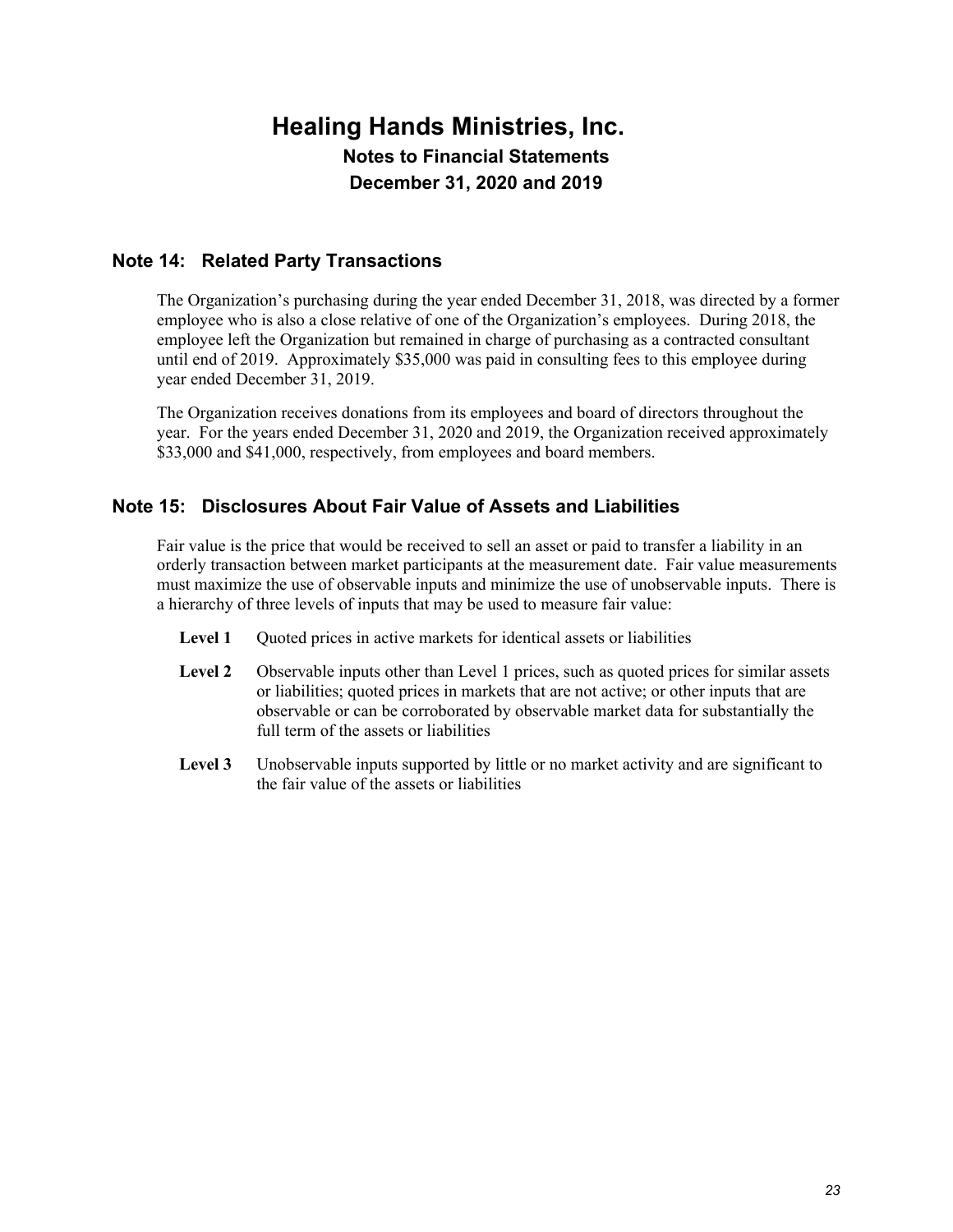#### *Recurring Measurements*

The following table presents the fair value measurements of assets recognized in the accompanying balance sheets measured at fair value on a recurring basis and the level within the fair value hierarchy in which the fair value measurements fall at December 31, 2020 and 2019:

|                                  |                   | <b>Fair Value Measurements Using</b>                                                                      |                                                                         |                                                                  |  |  |  |  |  |
|----------------------------------|-------------------|-----------------------------------------------------------------------------------------------------------|-------------------------------------------------------------------------|------------------------------------------------------------------|--|--|--|--|--|
|                                  | <b>Fair Value</b> | <b>Quoted Prices</b><br>in Active<br><b>Markets for</b><br><b>Identical</b><br><b>Assets</b><br>(Level 1) | <b>Significant</b><br>Other<br>Observable<br><b>Inputs</b><br>(Level 2) | <b>Significant</b><br>Unobservable<br><b>Inputs</b><br>(Level 3) |  |  |  |  |  |
| December 31, 2020                |                   |                                                                                                           |                                                                         |                                                                  |  |  |  |  |  |
| Investments                      |                   |                                                                                                           |                                                                         |                                                                  |  |  |  |  |  |
| Money market funds               | S<br>192,768      | \$<br>192,768                                                                                             | \$                                                                      | \$                                                               |  |  |  |  |  |
| Fixed income mutual funds        | 3,120,497         | 3,120,497                                                                                                 |                                                                         |                                                                  |  |  |  |  |  |
| Equity mutual funds              | 2,220,114         | 2,220,114                                                                                                 |                                                                         |                                                                  |  |  |  |  |  |
| Total investments                | 5,533,379         | 5,533,379<br>\$                                                                                           | \$                                                                      | S                                                                |  |  |  |  |  |
| December 31, 2019<br>Investments |                   |                                                                                                           |                                                                         |                                                                  |  |  |  |  |  |
| Money market funds               | \$.<br>211,674    | \$<br>211,674                                                                                             | \$                                                                      | \$                                                               |  |  |  |  |  |
| Fixed income mutual funds        | 2,462,604         | 2,462,604                                                                                                 |                                                                         |                                                                  |  |  |  |  |  |
| Equity mutual funds              | 2,517,958         | 2,517,958                                                                                                 |                                                                         |                                                                  |  |  |  |  |  |
| Total investments                | 5,192,236<br>S.   | 5,192,236<br>\$                                                                                           | \$                                                                      | \$                                                               |  |  |  |  |  |

The following is a description of the valuation methodologies and inputs used for assets measured at fair value on a recurring basis and recognized in the accompanying balance sheets, as well as the general classification of such assets pursuant to the valuation hierarchy. There have been no significant changes in the valuation techniques during the year ended December 31, 2020.

#### *Investments*

Where quoted market prices are available in an active market, securities are classified within Level 1 of the valuation hierarchy. If quoted market prices are not available, then fair values are estimated by using quoted prices of securities with similar characteristics or independent asset pricing services and pricing models, the inputs of which are market-based or independently sourced market parameters, including, but not limited to, yield curves, interest rates, volatilities, prepayments, defaults, cumulative loss projections, and cash flows. Such securities are classified in Level 2 of the valuation hierarchy. In certain cases where Level 1 or Level 2 inputs are not available, securities are classified within Level 3 of the hierarchy. The Organization did not have any Level 2 or Level 3 investments at December 31, 2020.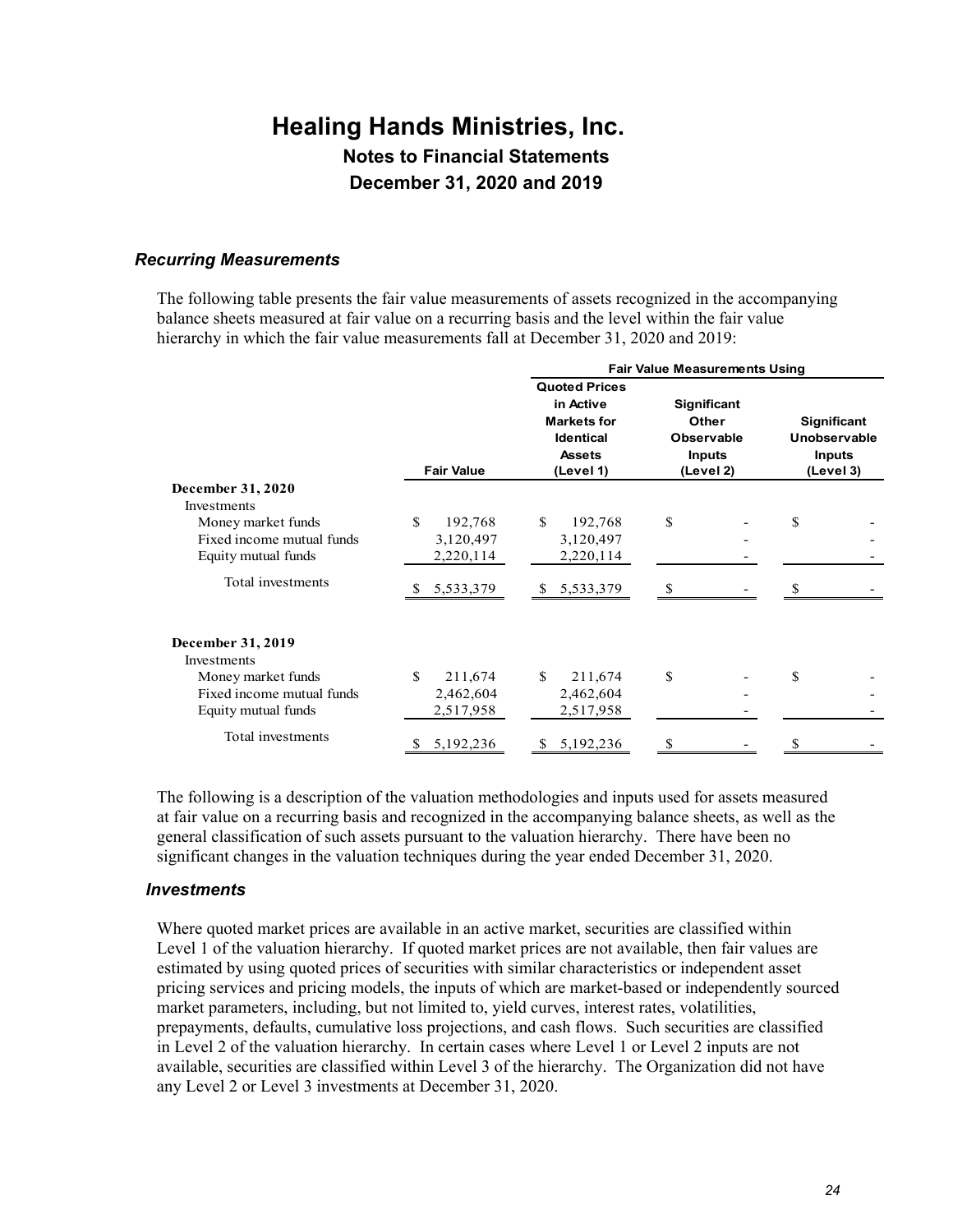### **Note 16: Significant Estimates and Concentrations**

Accounting principles generally accepted in the United States of America require disclosure of certain significant estimates and current vulnerabilities due to certain concentrations. Those matters include the following:

#### *Grant Revenues*

Concentration of revenues related to grant awards and other support is described in *Note 2*.

#### *Variable Consideration*

Estimates of variable consideration in determining the transaction price for patient service revenue are described in *Notes 1* and *3*.

#### *Medical Malpractice Claims*

Estimates related to the accrual for medical malpractice claims are described in *Notes 1* and *8*.

#### *Litigation*

In the normal course of business, the Organization is, from time to time, subject to allegations that may or do result in litigation. The Organization evaluates such allegations by conducting investigations to determine the validity of each potential claim. Based upon the advice of counsel, management records an estimate of the amount of ultimate expected loss, if any, for each of these matters. Events could occur that would cause the estimate of ultimate loss to differ materially in the near term.

#### *Investments*

The Organization invests in various investment securities. Investment securities are exposed to various risks such as interest rate, market, and credit risks. Due to the level of risk associated with certain investment securities, it is at least reasonably possible that changes in the values of investment securities will occur in the near term and that such changes could materially affect the amounts reported in the accompanying balance sheets.

### **Note 17: COVID-19 Pandemic and CARES Act Funding**

On March 11, 2020, the World Health Organization designated COVID-19 as a global pandemic. Patient volumes and the related revenues for certain of the Organization's services have been and continue to be impacted. Certain portions of the Organization's patient population, particularly segments with a high mortality risk, could remain wary of real or perceived opportunities for exposure to the virus.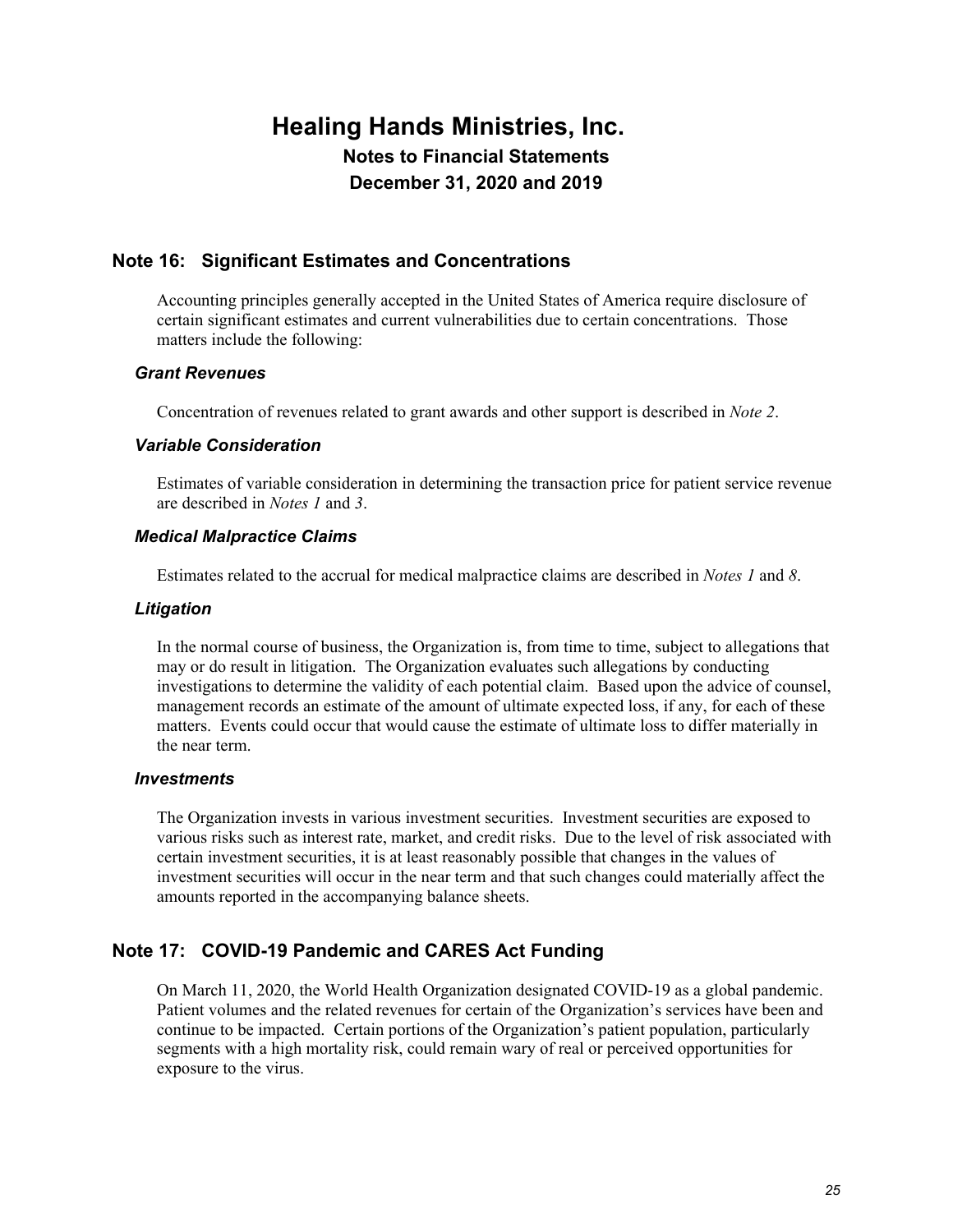#### *Health Care Center Program*

In 2020, the Organization received federal grant awards from the *Health Center Coronavirus Aid, Relief, and Economic Security Act* (CARES Act) Funding totaling \$1,261,340 and recognized revenue of \$568,755 during the year ended December 31, 2020. Each grant award contains specific terms and conditions that must be followed when utilizing this funding.

### *Provider Relief Fund*

During the year ended December 31, 2020, the Organization received \$153,966 of distributions from the *CARES Act Provider Relief Fund* (collectively, the "Provider Relief Fund"). These distributions from the Provider Relief Fund are not subject to repayment, provided the Organization is able to attest to and comply with the terms and conditions of the funding, including demonstrating that the distributions received have been used for qualifying expenses or lost revenue attributable to COVID-19, as defined by the Department of Health and Human Services.

The Organization has elected to account for such payments as conditional contributions in accordance with ASC Topic 958-605, *Revenue Recognition*. Payments are recognized as contribution revenue once the applicable terms and conditions required to retain the funds have been substantially met. Based on an analysis of the compliance and reporting requirements of the Provider Relief Fund and the effect of the pandemic on the Organization's revenues and expenses through December 31, 2020, the Organization recognized \$153,966, related to the distributions from the Provider Relief Fund, and these payments are recorded as grant revenue on the accompanying statements of operations.

### *Paycheck Protection Program (PPP) Loan*

The Organization received a Payroll Protection Program (PPP) loan established by the CARES Act in April 2020 totaling \$1,021,740 which was subject to forgiveness if certain conditions were satisfied. The Organization elected to account for the funding as a conditional contribution by applying ASC Topic 958-605, *Revenue Recognition*. Revenue is recognized when conditions are met, which include meeting full-time equivalent employee and salary reduction requirements and incurring eligible expenditures. PPP loans are subject to audit and acceptance by the U.S. Department of Treasury, Small Business Administration (SBA), or lender; as a result of such audit, adjustments could be required to the recognition of revenue.

The Organization received formal notification of forgiveness for the full amount of the loan in December 2020 and recognized in contribution revenue on the accompanying statements of operations in 2020.